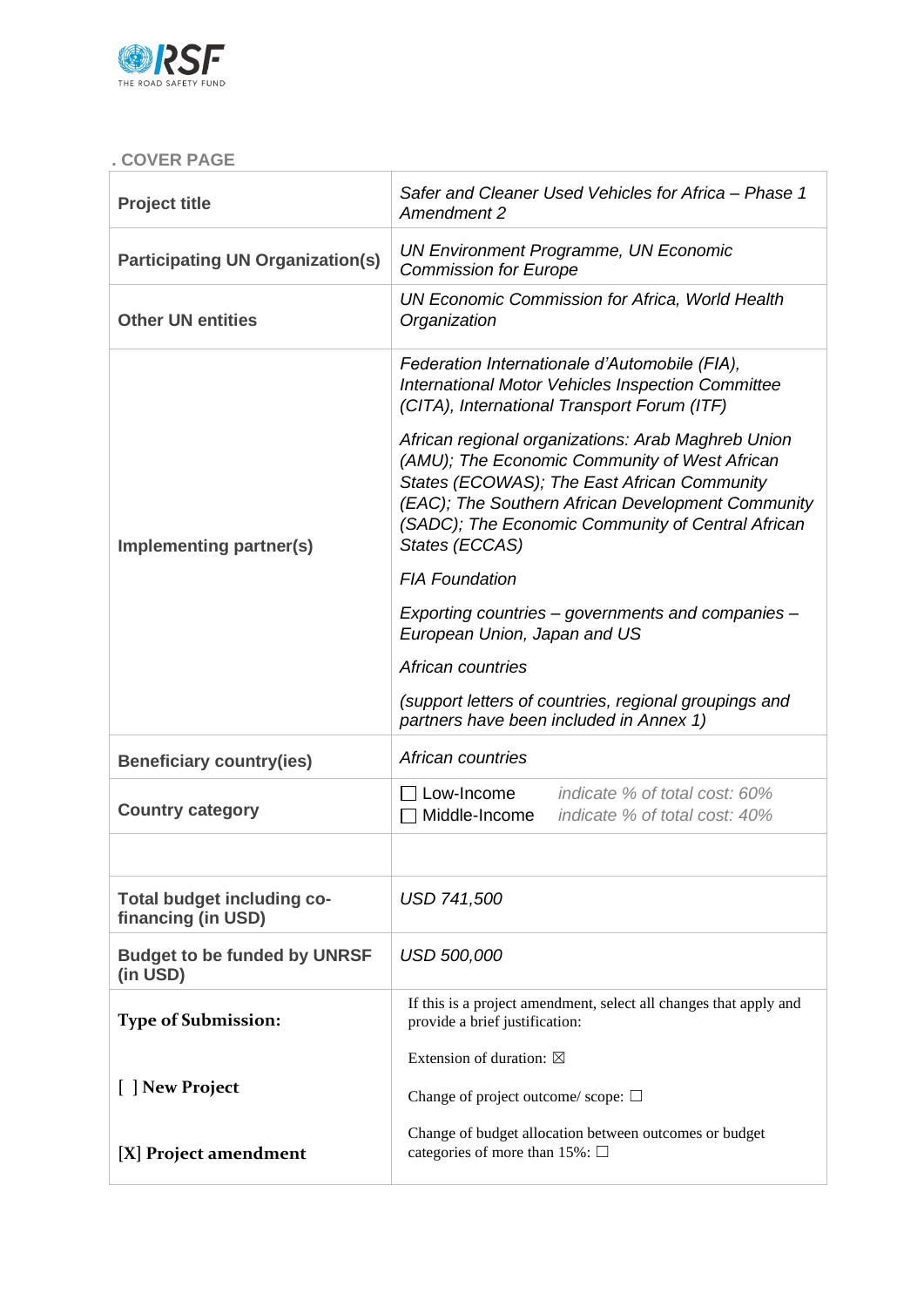|                                                                    | Brief justification for amendment: The Safer and Cleaner Used<br>Vehicles project for Africa started in June 2020 and is due to end<br>in June 2022. UNEP and UNECE asked for a 6-month extension<br>due to a few pending activities that have been delayed. These<br>include a) capacity building trainings for East Africa b) a meeting<br>between the exporters and importers to present and agree on<br>minimum requirements. |
|--------------------------------------------------------------------|-----------------------------------------------------------------------------------------------------------------------------------------------------------------------------------------------------------------------------------------------------------------------------------------------------------------------------------------------------------------------------------------------------------------------------------|
| <b>Duration (in months)</b>                                        | 24                                                                                                                                                                                                                                                                                                                                                                                                                                |
| <b>Estimated End date</b>                                          | <b>Revised: 1 December 2022</b>                                                                                                                                                                                                                                                                                                                                                                                                   |
| <b>Primary contact person</b><br>Name, title, e-mail and telephone | Mr. Rob de Jong<br>Head, Air Quality and Mobility Unit<br><b>UN Environment Programme</b><br>rob.jong@un.org<br>Ph +254-20-7624184                                                                                                                                                                                                                                                                                                |
| <b>Submitted by</b>                                                | $\frac{1}{\sqrt{2}}$<br>Signatur<br>Date: 9 May 2022                                                                                                                                                                                                                                                                                                                                                                              |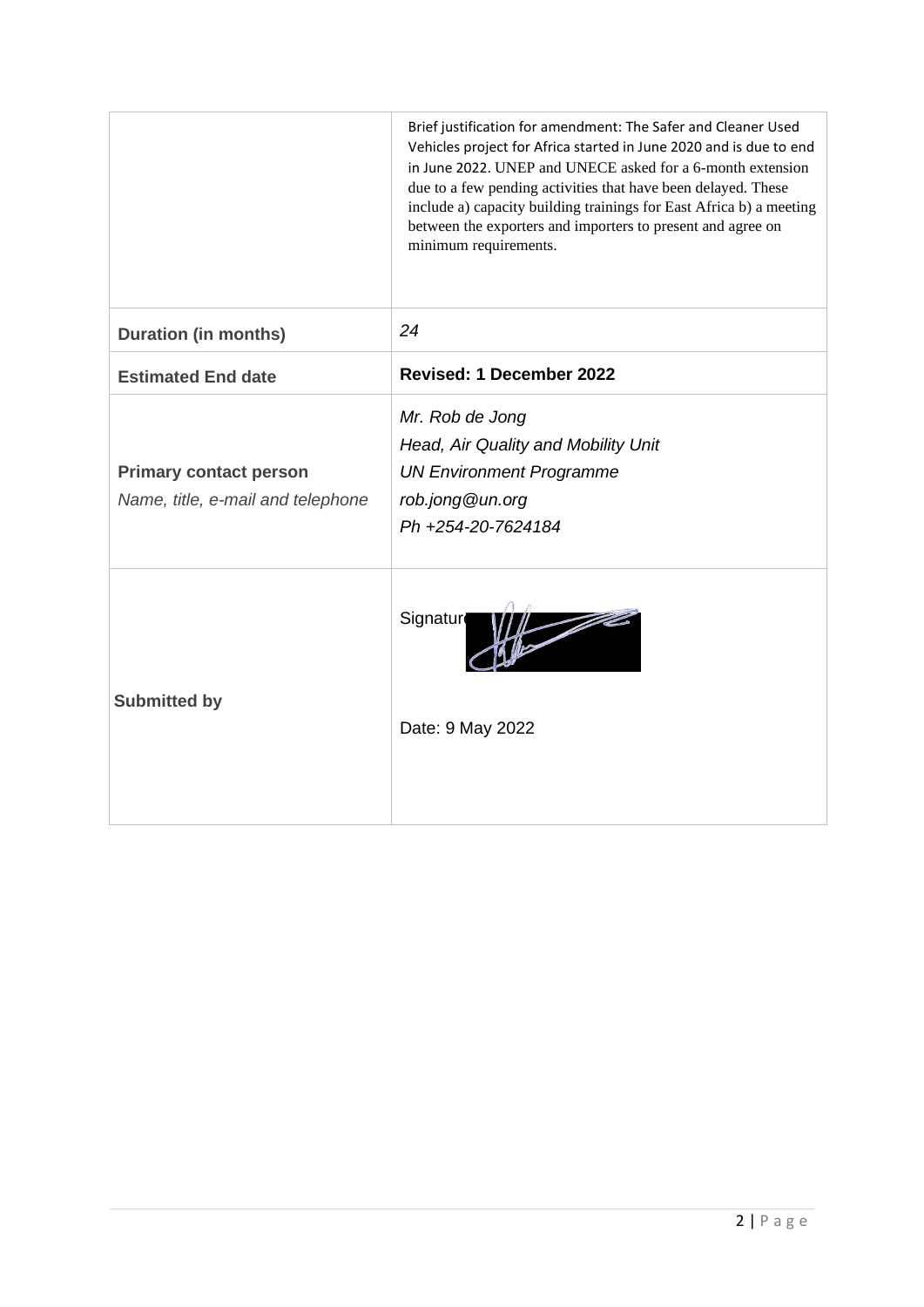# **UN ROAD SAFETY FUND CALL FOR PROPOSALS 2019 APPLICATION FORM**

*Read the Application Guidelines carefully before filling in the Application Form. Do not modify the form's original format. Modified forms will not be accepted. Submission deadline is 4 Dec. 2019 (23:59 CET)*

#### **1. COVER PAGE**

| <b>Project title</b>                                    | Safer and Cleaner Used Vehicles for Africa - Phase 1                                                                                                                                                                                                                                                                                                                                                                                                                                                                                                                                                                                                                       |  |  |  |
|---------------------------------------------------------|----------------------------------------------------------------------------------------------------------------------------------------------------------------------------------------------------------------------------------------------------------------------------------------------------------------------------------------------------------------------------------------------------------------------------------------------------------------------------------------------------------------------------------------------------------------------------------------------------------------------------------------------------------------------------|--|--|--|
| <b>Participating UN Organization(s)</b>                 | <b>UN Environment Programme, UN Economic</b><br><b>Commission for Europe</b>                                                                                                                                                                                                                                                                                                                                                                                                                                                                                                                                                                                               |  |  |  |
| <b>Other UN entities</b>                                | <b>UN Economic Commission for Africa, World Health</b><br>Organization                                                                                                                                                                                                                                                                                                                                                                                                                                                                                                                                                                                                     |  |  |  |
| Implementing partner(s)                                 | Federation Internationale d'Automobile (FIA),<br>International Motor Vehicles Inspection Committee<br>(CITA), International Transport Forum (ITF)<br>African regional organizations: Arab Maghreb Union<br>(AMU); The Economic Community of West African<br>States (ECOWAS); The East African Community<br>(EAC); The Southern African Development Community<br>(SADC); The Economic Community of Central African<br>States (ECCAS)<br><b>FIA Foundation</b><br>Exporting countries – governments and companies –<br>European Union, Japan and US<br>African countries<br>(support letters of countries, regional groupings and<br>partners have been included in Annex 1) |  |  |  |
| <b>Beneficiary country(ies)</b>                         | African countries                                                                                                                                                                                                                                                                                                                                                                                                                                                                                                                                                                                                                                                          |  |  |  |
| <b>Country category</b>                                 | Low-Income<br>indicate % of total cost: 60%<br>Middle-Income<br>indicate % of total cost: 40%                                                                                                                                                                                                                                                                                                                                                                                                                                                                                                                                                                              |  |  |  |
| <b>Total budget including co-</b><br>financing (in USD) | <b>USD 741,500</b>                                                                                                                                                                                                                                                                                                                                                                                                                                                                                                                                                                                                                                                         |  |  |  |
| <b>Budget to be funded by UNRSF</b><br>(in USD)         | <b>USD 500,000</b>                                                                                                                                                                                                                                                                                                                                                                                                                                                                                                                                                                                                                                                         |  |  |  |
| <b>Estimated start date</b>                             | 1 June 2020                                                                                                                                                                                                                                                                                                                                                                                                                                                                                                                                                                                                                                                                |  |  |  |
| <b>Estimated end date</b>                               | Fourth quarter 2022                                                                                                                                                                                                                                                                                                                                                                                                                                                                                                                                                                                                                                                        |  |  |  |
| <b>Duration (in months)</b>                             | 24                                                                                                                                                                                                                                                                                                                                                                                                                                                                                                                                                                                                                                                                         |  |  |  |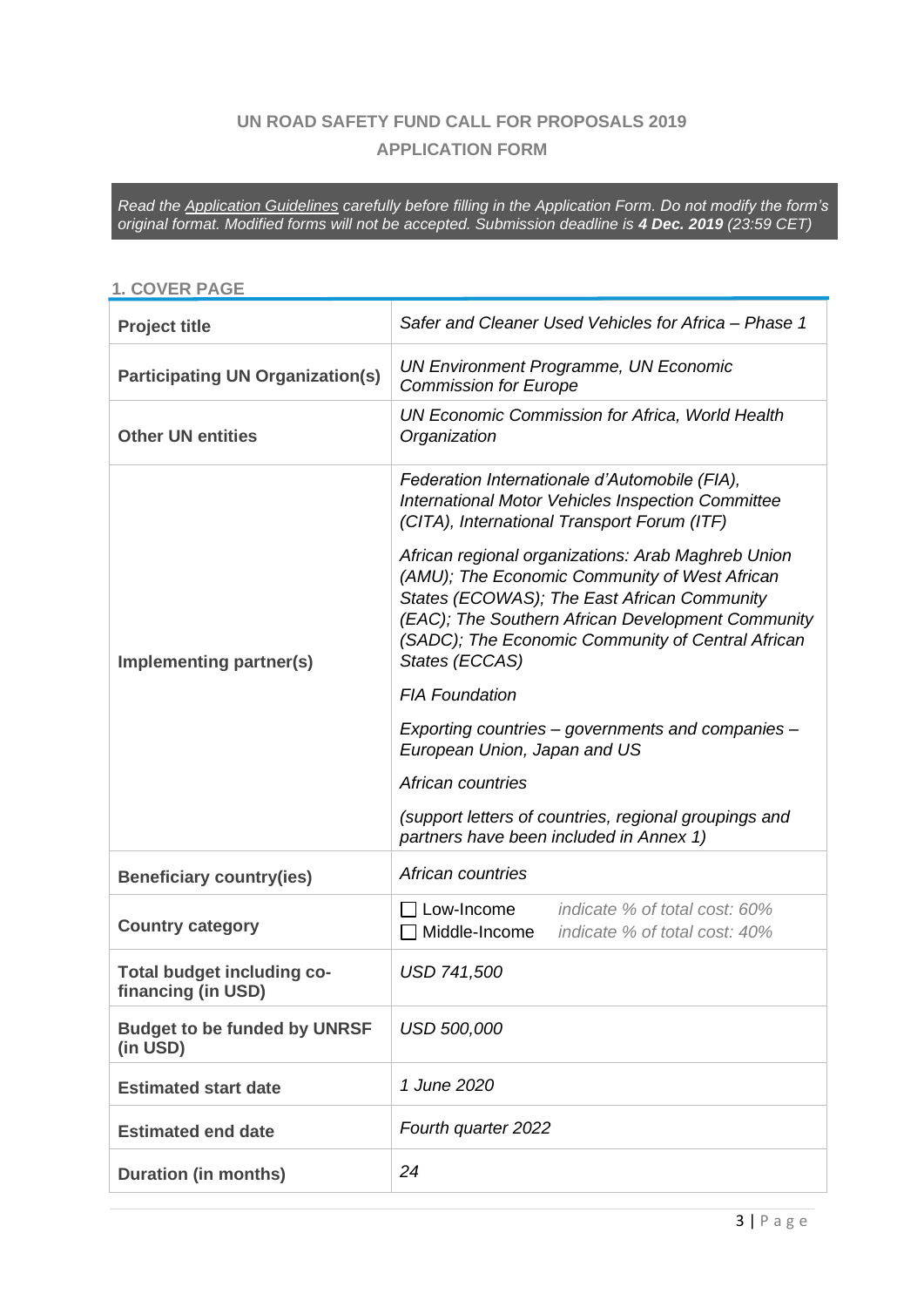|                                   | Mr. Rob de Jong                                                   |
|-----------------------------------|-------------------------------------------------------------------|
|                                   | Head, Air Quality and Mobility Unit                               |
| <b>Primary contact person</b>     | <b>UN Environment Programme</b>                                   |
| Name, title, e-mail and telephone | rob.jong@un.org                                                   |
|                                   | Ph +254-20-7624184                                                |
|                                   |                                                                   |
|                                   | Mr. Rob de Jong                                                   |
|                                   | Head, Air Quality and Mobility Unit                               |
|                                   | <b>UN Environment Programme</b>                                   |
|                                   | rob.jong@un.org                                                   |
|                                   | Ph +254-20-7624184                                                |
|                                   |                                                                   |
|                                   | Signature:                                                        |
|                                   |                                                                   |
|                                   | Date: 7 May 2020                                                  |
|                                   |                                                                   |
|                                   |                                                                   |
| <b>Submitted by</b>               | For UNECE activities:                                             |
|                                   | Mr Walter Nissler                                                 |
|                                   | Chief of Vehicle Regulations and Transport Innovations<br>Section |
|                                   | United Nations Economic Commission for Europe                     |
|                                   | walter.nissler@un.org                                             |
|                                   | Ph: + (41 22) 917 2366                                            |
|                                   |                                                                   |
|                                   | Signature:                                                        |
|                                   |                                                                   |
|                                   | Date: 7 May 2020                                                  |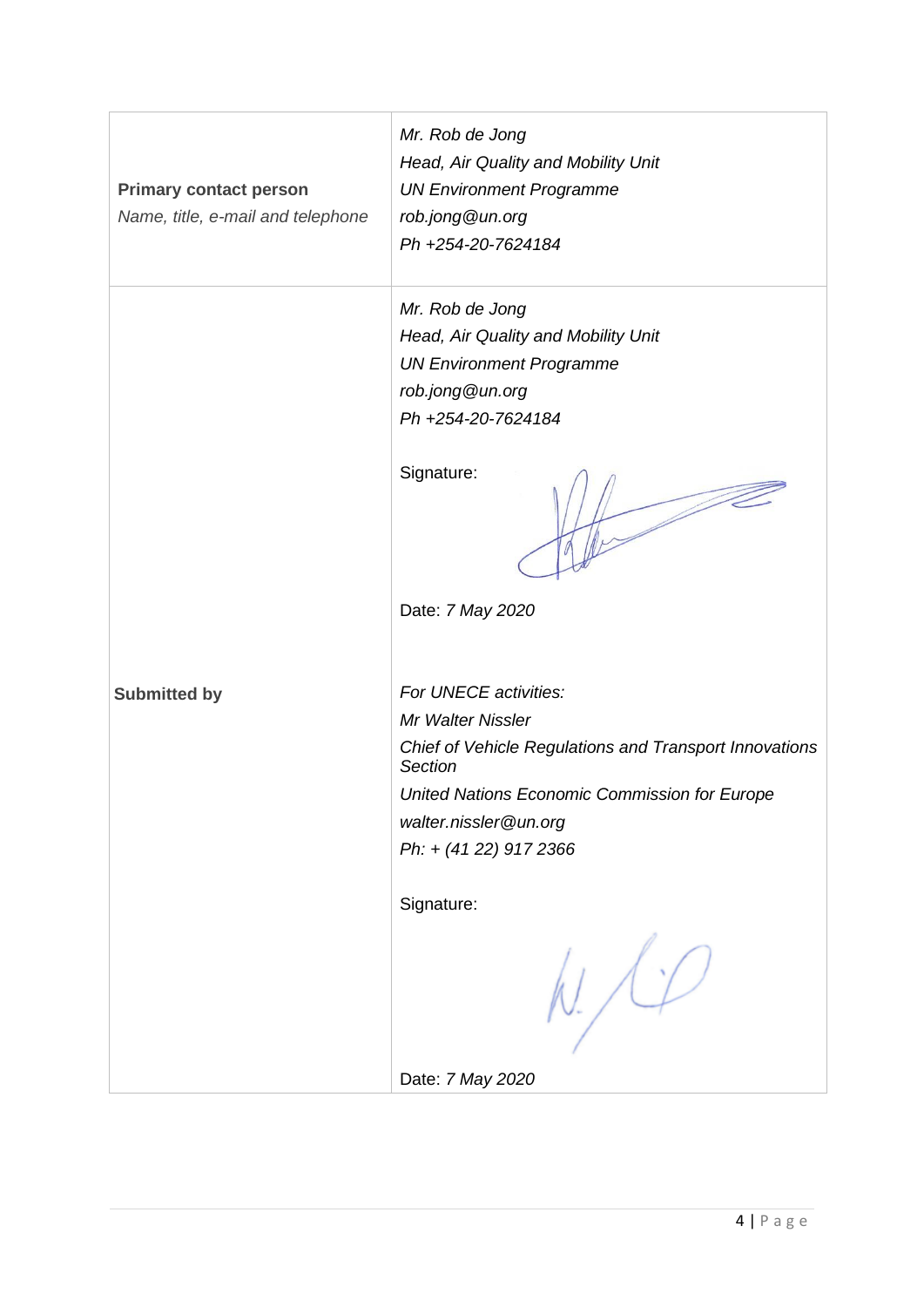#### **2. EXECUTIVE SUMMARY**

*Provide a summary of the project by including the following: background and problem statement, proposed solution and approach, its intended impact, linkages/synergies with ongoing initiatives, implementation arrangements and finally possible scale-up/replication and noteworthy innovations (max 750 words).*

A major global *challenge* to road safety and clean and affordable road transport is the rapid growth of used vehicles in developing countries.end The African vehicle fleet is set to grow four to five times by 2050. 80-90% of this growth will come from import of used vehicles. A significant share of these imported used vehicles in Africa are impacting on road safety, the environment, and have major economic costs.

This project will develop *a programme that will regulate the export and import of used vehicles in Africa*, with major safety, health, climate and economic benefits.

There is an *interest in and request for support* to regulate the flow of used vehicles in Africa with both the exporters and African countries. This demand seeks not to The programme will bring exporters (mainly EU and Japan) and African importing countries together, to *agree on minimum standards for used vehicles*. The programme will also support African countries with developing *national standards and regulations* (which can include existing global vehicles standards and regulations) and start the implementation of those agreed standards (which will include vehicle labelling and inspection and enforcement).

block or restrict the flow of used vehicles, but to shift it towards better quality used vehicles. The project will result in a shift to safer and cleaner used vehicles import in Africa. It will make an important contribution to the implementation of the *Sustainable Development Goals* 1, 3, 7 and 11 as well as national African action plans on road safety and environment (air pollution and climate change).

The programme will ensure that very old vehicles that are structurally unsafe and/or that are not equipped with minimum safety technology such as air bags, anti-lock braking systems, pedestrian protection, among others, will not be allowed to be exported to/imported in Africa. It will also ensure that illegal practices, for example removing equipment such as airbags and antilock braking systems, will be rooted out (including through inspection schemes). It will ensure that structurally compromised vehicles, such as accident vehicles, meet the same minimum safety standards. This responds directly to the *Global Framework Plan of Action for Road Safety*, the work stream on safe vehicles, where it will cover all the aspects of legislation, enforcement, education, technology and international support.

The programme will have major *environmental and economic co-benefits*, whereby minimum standards will ensure that the used vehicles will be equipped with filters, will be more efficient, and illegal practices of cutting out filters will be discontinued.

The project will use data from a recently complete *two-year global study on the trade in used vehicles*. The study provides detailed data on the number and quality of used vehicles being exported to Africa, current practices and regulations on the export and imports of used vehicles, and opportunities for improvements. Using the data now available, the programme can focus on action and implementation.

The *organisations involved* all have a wide experience in developing and supporting safer and cleaner vehicles in Africa, and globally. The programme with bring major organisations together that have comparative advantages – UNECE hosts the global leading regulatory body for vehicles, UNEP is supporting technical cleaner vehicles projects in most African countries,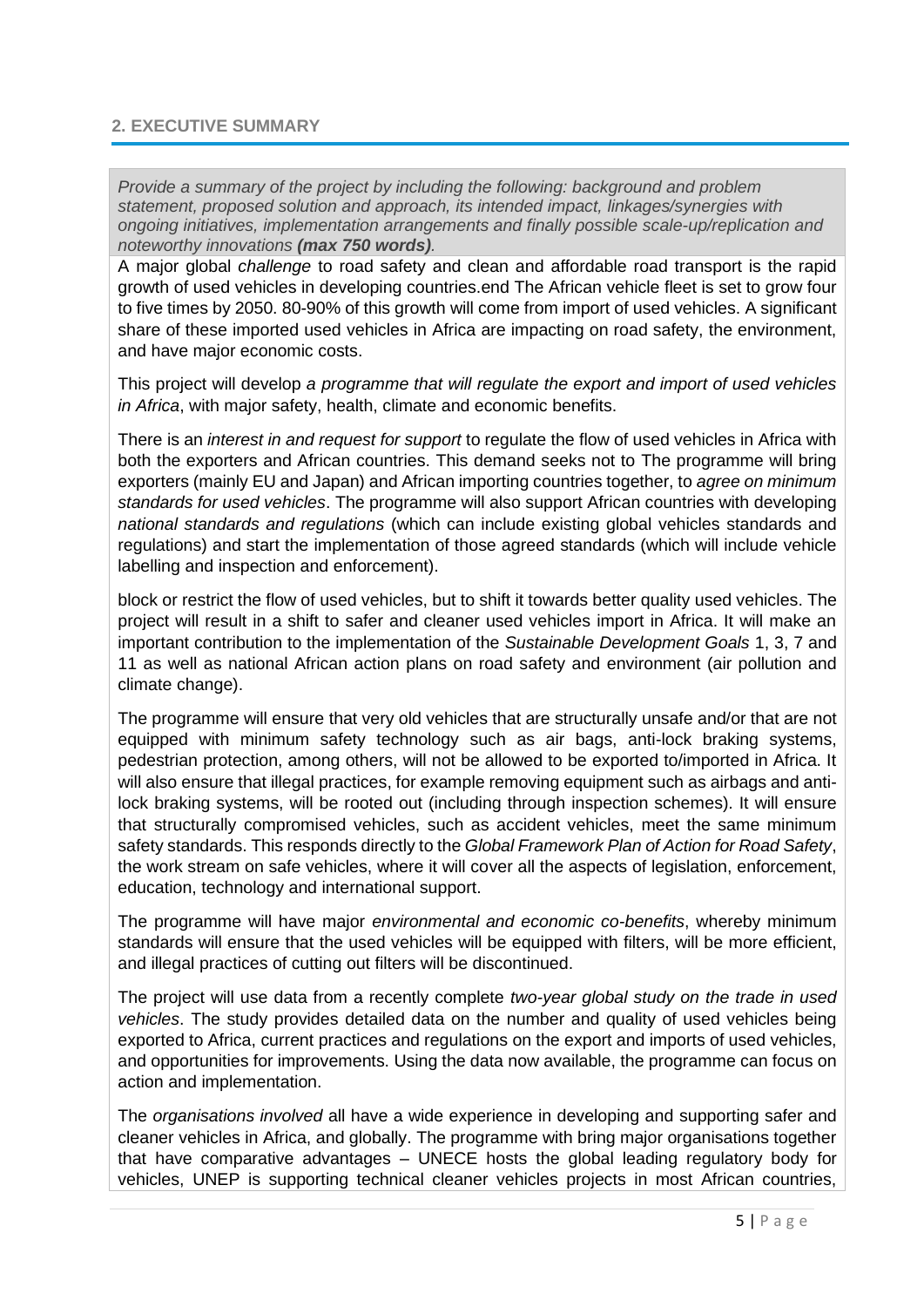UNECA has the necessary political links and contacts in Africa, the FIA brings consumers though their network of Auto clubs, which are active in most African countries, CITA is leading the vehicles inspection and compliance issue worldwide.

The programme will be *demand driven*, as it will provide a platform to support exporters and importers to agree on a set of regulations for used vehicles. This can include, for example, the requirement that used vehicles have minimum safety and environment equipment installed, and/or meet specific vehicle standards or specifications, and/or are not older than a certain age etc.

The programme is *transformative and aimed at immediate impact*. The programme focuses on *scale* by putting in place proposed standards to be used by African countries. It will work with the African sub regional bodies to ensure harmonization and replication. As such the programme will have large impacts for a moderate intervention and budget.

The first phase of the programme, supported by the is project, will focus on creating awareness of the used vehicles issue with exporting developed countries and importing African countries. It will support the development of minimal requirements for these used vehicles. It will bring exporters and importers together virtually to develop these requirements and agree on a used vehicles regime. Following which it will support some African countries in translating this into national policies and standards, including through the development of enforcement systems.

A second phase of the programme, to be developed later and not supported by this project, will support exporting countries to put in place harmonized exporting requirements for the export of used vehicles to Africa, will support a wider set of African countries with adopting national standards and policies, will support the implementation of compliance systems, (as agreed in the first phase), and will track data and impact. It will also look into the development of a global agreement and uniform labelling.

# **3. PROJECT DESCRIPTION**

#### **3.1 PROBLEM STATEMENT**

*Explain how this project addresses a core road safety problem in the beneficiary country(ies) through the following questions: "what is the problem", "why does this problem exist?", "what effects does this problem have in terms of road fatalities and injuries?", "who is affected by the problem (including vulnerable groups such as children and women)?", and "why do beneficiary country(ies) need help in solving this problem?" (max 500 words).*

Africa is undergoing rapid motorization and the fleet is set to increase four to fivefold by 2050. Many African cities experience a doubling of their vehicle fleets every six to ten years. In Accra, Ghana for example, the number of vehicles more than tripled between 2005 and 2015. Most of these added vehicles are used vehicles. For example, over 95% of Kenya and Nigeria's imported fleet are used vehicles. This is a common trend across the region, as there is no major vehicle manufacturing base in Africa.

In 2018, Africa imported over 1.45 million used light-duty vehicles from the three major exporters (EU, Japan and the US). West Africa dominates the used vehicle market (49% of total imports in 2017). Typically, the Eastern and Southern Africa markets import used vehicles from Japan, as they are right hand side drive vehicles, while Northern and Western Africa imports from Europe.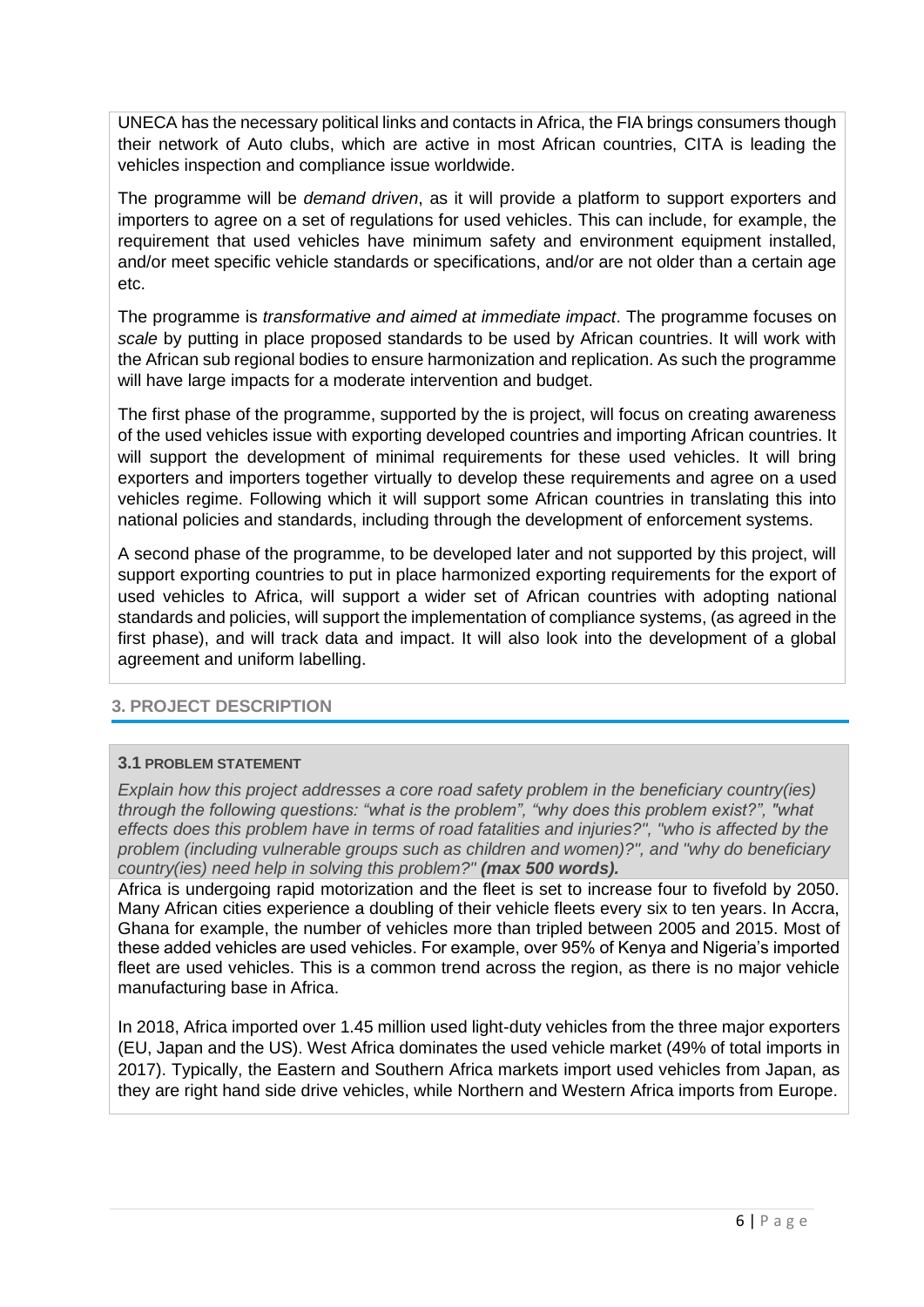# Where are these vehicles coming from? (2017)  $_{\text{Total(Top 10):}}$  670,000 **Total Africa: 1.2 million**

|                                  |                                                               | Japan                                             | <b>USA</b> | EU    | Total         |
|----------------------------------|---------------------------------------------------------------|---------------------------------------------------|------------|-------|---------------|
|                                  | <b>Western Africa</b>                                         | 748                                               | 78360      |       | 447546 526654 |
|                                  | Eastern Africa                                                | 122820                                            | 0          | 95614 | 218434        |
|                                  | <b>North Africa</b>                                           | 4481                                              | 3901       |       | 110902 119284 |
| v                                | <b>Central Africa</b>                                         | 1850                                              | 0          | 83776 | 85626         |
|                                  | <b>Southern Africa</b>                                        | 100210                                            | 0          |       | 38932 139142  |
|                                  |                                                               |                                                   |            |       |               |
|                                  | NIGERIA                                                       | 748                                               | 48899      | 92982 | 142629        |
|                                  | <b>KENYA</b>                                                  | 64342                                             | 0          | 11994 | 76336         |
|                                  | <b>COTE D'IVOIRE</b>                                          | 0                                                 | 0          | 69552 | 69552         |
|                                  | <b>SOUTH AFRICA</b>                                           | 61749                                             | 0          | 918   | 62667         |
|                                  | <b>GUINEA</b>                                                 | 0                                                 | 0          | 62294 | 62294         |
|                                  | LIBYAN ARAB JAMAHIRIYA (LIBYA)                                | 0                                                 | 3901       | 53124 | 57025         |
|                                  | <b>SENEGAL</b>                                                | 0                                                 | 2210       | 54170 | 56380         |
|                                  | <b>TOGO</b>                                                   | 0                                                 | 2687       | 46704 | 49391         |
|                                  | <b>CAMEROON</b>                                               | 0                                                 | 0          | 47232 | 47232         |
| <b>Total Units of Used LDV's</b> | <b>BENIN</b>                                                  | 0                                                 | 12130      | 33874 | 46004         |
| 142629<br>0                      | US Department of Commerce, International Trade Administration | Japanese Export Vehicle Inspection Center (JEVIC) |            |       | Eurostat      |

Importing used vehicles from developed markets allows many African countries to access vehicles that meet advanced safety and environment standards in an affordable way, because the EU, Japan and the US introduced strict vehicles standards several years ago. For example, used vehicles of less than 15 years old typically have some or all the following safety features installed: pedestrian protection, anti-lock braking systems, electronic stability control, airbags, safety belts and anchorages on all seats, crumple zones, and others. They would also have advanced, cleaner and more efficient engines with advanced emission control systems.

However due to the lack of national standards and regulations and the lack of an Africa–wide harmonized approach, the import of used vehicles in Africa does not always contribute to improved road safety and a cleaner environment. A large share of the used vehicles imported cause major road safety issues and result in increased emissions. So, Africa is missing out on the potential benefits of importing quality used vehicles.

Africa is the region which has the least road safety standards in place of all regions – see illustration below.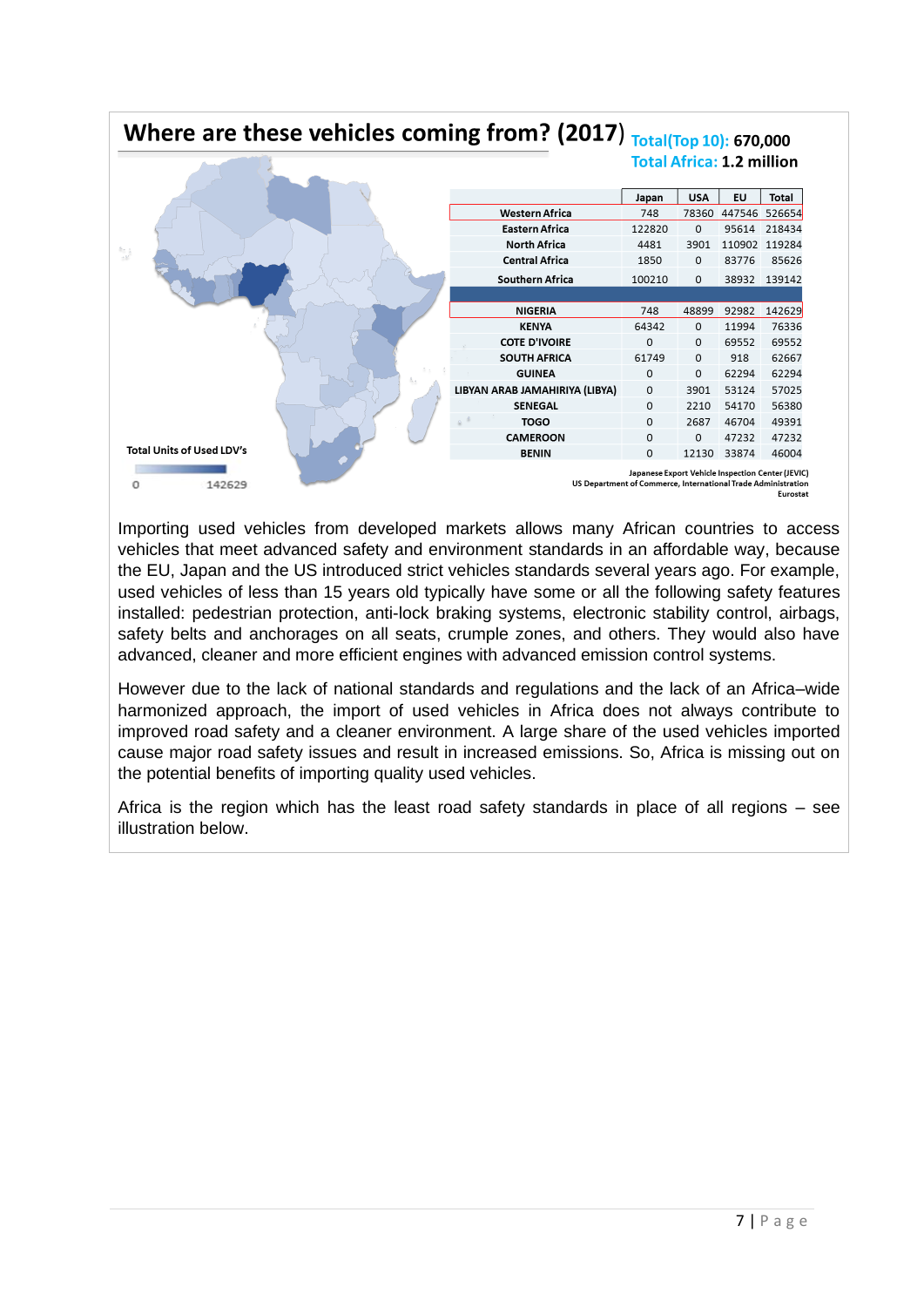

Number of key safety vehicle standards (WHO Global status report on road safety 2018)

Most African countries have no or weak regulations and standards for used vehicles. The map below shows that only a handful countries in Africa have standards and regulations that are considered to be strong. Some countries have banned used vehicles, and while they don't have the problems that old used vehicles present, they also can not benefit from the potential benefits – access to affordable advanced safety and environment technologies.

# Regulatory Environment Towards Importing Quality Used LDVs

Strong: 3 countries have a Euro 5 or above emission standard and/ or ban used vehicles over 3 years and/or have strong tax, fee bate schemes;

Good: 5 countries have a Euro 4 emission standard and/or ban used vehicles over 5 years and/or have a good taxation scheme in place;

Weak: 17 countries have a Euro 3 or below emission standard and/ or ban used vehicles over 8 years old and/or have a weak taxation scheme in place;

Very Weak: 25 countries allow vehicles over 9 and have no emission regulations in place as well as having ineffective/ or no taxation schemes:

Banned: 5 countries impose a total ban on used vehicles.



The import of sub-standard used vehicles does not only impact vehicles occupants, due to the lack of air bags, anti-lock braking systems, or crumble zones, but also reduces the safety of other road users, because of lack of pedestrian protection, rear view monitoring systems etc (and of course increased air pollution).

Inspection schemes will be developed to prevent that uncompliant used vehicles leave exporting countries, either to be repaired or recycled.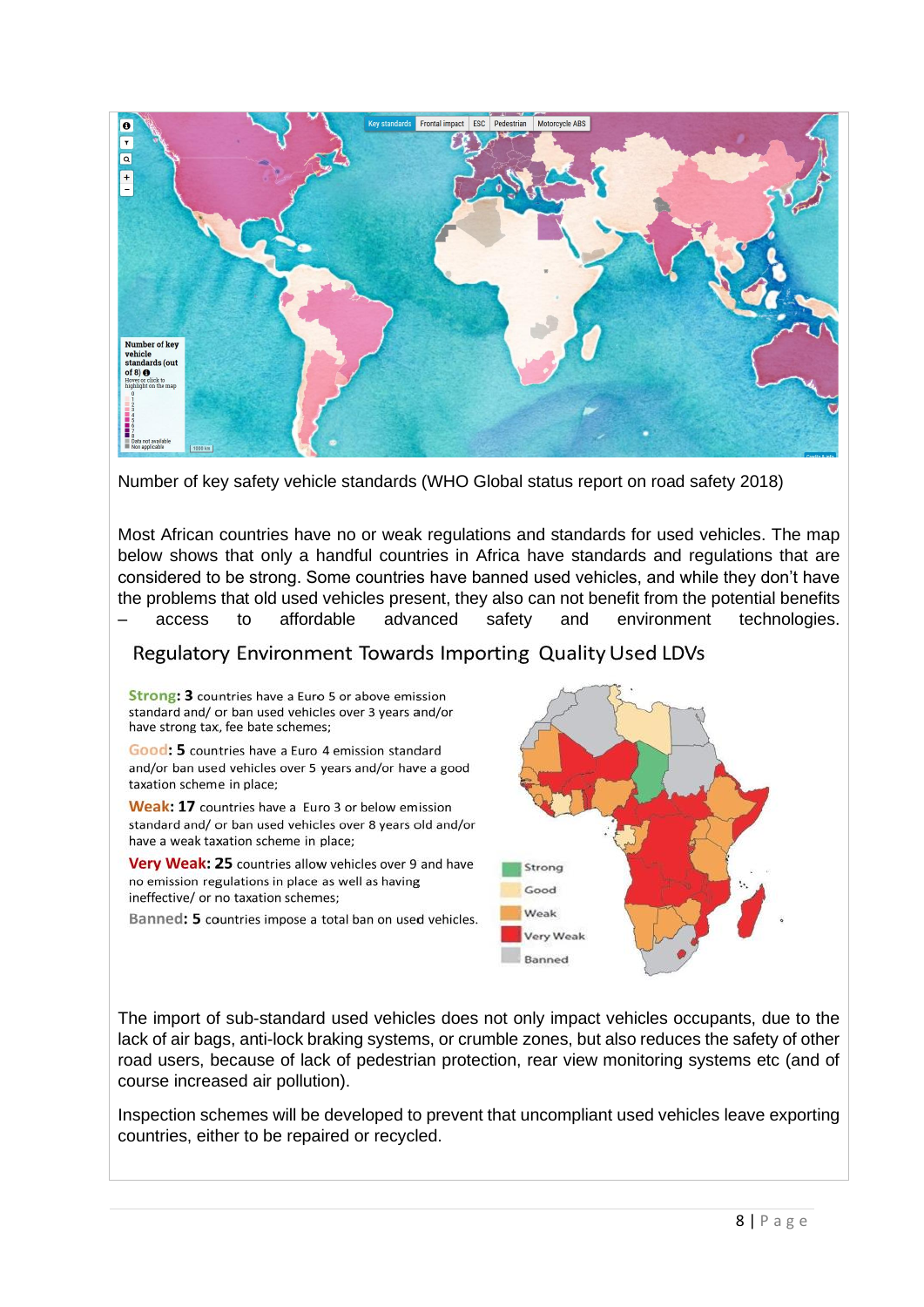#### **3.2 PAST, ONGOING AND PLANNED PROJECTS**

*List the past, ongoing and planned projects that have been designed to address this or related problem(s). Justify the need for this project by explaining their gaps and shortcomings, as well as potential synergies with the proposed project (max 500 words).*

To our knowledge, there has never been a programme that works with exporting and importing stakeholders to agree on minimum standards for used vehicles in Africa. While some African countries have tried to put in place some forms of policies or standards to address the challenge, these have been not always effective, not coordinated and not harmonised. The table below shows the existing standards and policies in place in Africa on regulating used vehicles. This shows that policies are either:

- completely absent;
- weak like allowing very old vehicles to be imported;
- outdated import standards set on old regulatory standards;
- ineffective because neighbouring countries have different policies while cars are not restricted by borders;
- counter-productive some countries have policies that see tax rates decrease the older the vehicle is;
- often poorly implemented and enforced;
- and lack coordinated and harmonization.

| <b>Banned</b>                    | <b>Restricted by Age</b>                |                                       | Incremental tax or additional<br><b>Emission Standards</b> |                               | <b>No Import</b>           | <b>No Data</b>               |                            |                               |                                 |
|----------------------------------|-----------------------------------------|---------------------------------------|------------------------------------------------------------|-------------------------------|----------------------------|------------------------------|----------------------------|-------------------------------|---------------------------------|
|                                  |                                         | LDV                                   | <b>HDV</b>                                                 |                               |                            |                              | excise duty on age         | <b>Restrictions</b>           |                                 |
| Algeria                          | Chad                                    | $<$ 3 yrs                             |                                                            | Morocco                       | Euro4                      | Kenva                        | >3 yrs                     | Burkina Faso                  | Comoros                         |
| Egypt                            | Mauritius                               | <3 yrs                                |                                                            | Algeria                       | Euro 3                     | Cape V.                      | >4 yrs                     | Cameroon                      | South                           |
| Morocco<br>South Africa<br>Sudan | Seychelles<br>Gabon<br>Libya<br>Tunisia | <3 yrs<br>$< 4$ yrs<br>S yrs<br>S yrs | <7yrs<br><9 yrs                                            | Botswana<br>Nigeria<br>Rwanda | Euro 3<br>Euro 3<br>Euro 3 | Sierra L<br>Ghana<br>Tunisia | >4 vrs<br>>5 yrs<br>>5 yrs | CAR<br>Djibouti<br>EQ. Guinea | Sudan<br>Sao Tome<br>& Principe |
|                                  | Coted'Ivoire                            | <5 vrs                                | $< 10$ vrs                                                 | Egypt                         | Euro 2                     | Uganda                       | >5 yrs                     | Guinea- Bissau                |                                 |
|                                  | Congo<br>Guinea                         | <7 yrs<br><8 ýrs                      | $<$ 12 $yrs$                                               | South A.                      | Euro 2                     | Zimbabwe<br>Mozambique       | >5 yrs<br>>7yrs            | Lesotho<br>Madagascar         |                                 |
|                                  | Kenya<br>Mauritania                     | $<8$ yrs<br><8 yrs                    |                                                            |                               |                            | Tanzania<br>Gambia           | >8 yrs                     | Malawi<br>Mali                |                                 |
|                                  | Namibia<br>Reunion                      | <8 yrs<br>$<8$ yrs                    |                                                            |                               |                            | Liberia                      | $>10$ yrs<br>$>10$ yrs     | Niger                         |                                 |
|                                  | Senegal<br>Benin                        | <8 yrs<br><10yrs                      |                                                            |                               |                            | Mali<br>Rwanda               | $>10$ yrs<br>$>10$ yrs     | Somalia<br>Togo               |                                 |
|                                  | Burundi<br>DRC<br>Eritrea <10yrs        | <10yrs<br>$<$ 10 $v$ rs               | <7yrs                                                      |                               |                            |                              |                            | Zambia                        |                                 |
|                                  | Liberia <12yrs                          |                                       |                                                            |                               |                            |                              |                            |                               |                                 |
|                                  | Ethiopia<15yrs                          |                                       |                                                            |                               |                            |                              |                            |                               |                                 |
|                                  | Nigeria <15yrs                          |                                       |                                                            |                               |                            |                              |                            |                               |                                 |
|                                  | Niger <15yrs                            |                                       |                                                            |                               |                            |                              |                            |                               |                                 |
|                                  | Swaziland <15yrs                        |                                       |                                                            |                               |                            |                              |                            |                               |                                 |
|                                  | Uganda                                  | <15yrs                                |                                                            |                               |                            |                              |                            |                               |                                 |

UNECE and UNEP jointly organised a first ever global meeting on the issue February 2017 in Geneva<sup>1</sup>. The lack of basic information about the used vehicles issue and its impacts were the main conclusions of the event. The meeting found that there was no or conflicting information about the number and quality of vehicles being exported to Africa, the standards and policies currently in place, and the prevalence of illegal practices removing essential safety and environment components from the vehicles before export.

<sup>&</sup>lt;sup>1</sup> See [https://www.unece.org/trans/events/2017/itc-70th-anniversary/itc\\_unep\\_conference.html](https://www.unece.org/trans/events/2017/itc-70th-anniversary/itc_unep_conference.html)</u> for meeting report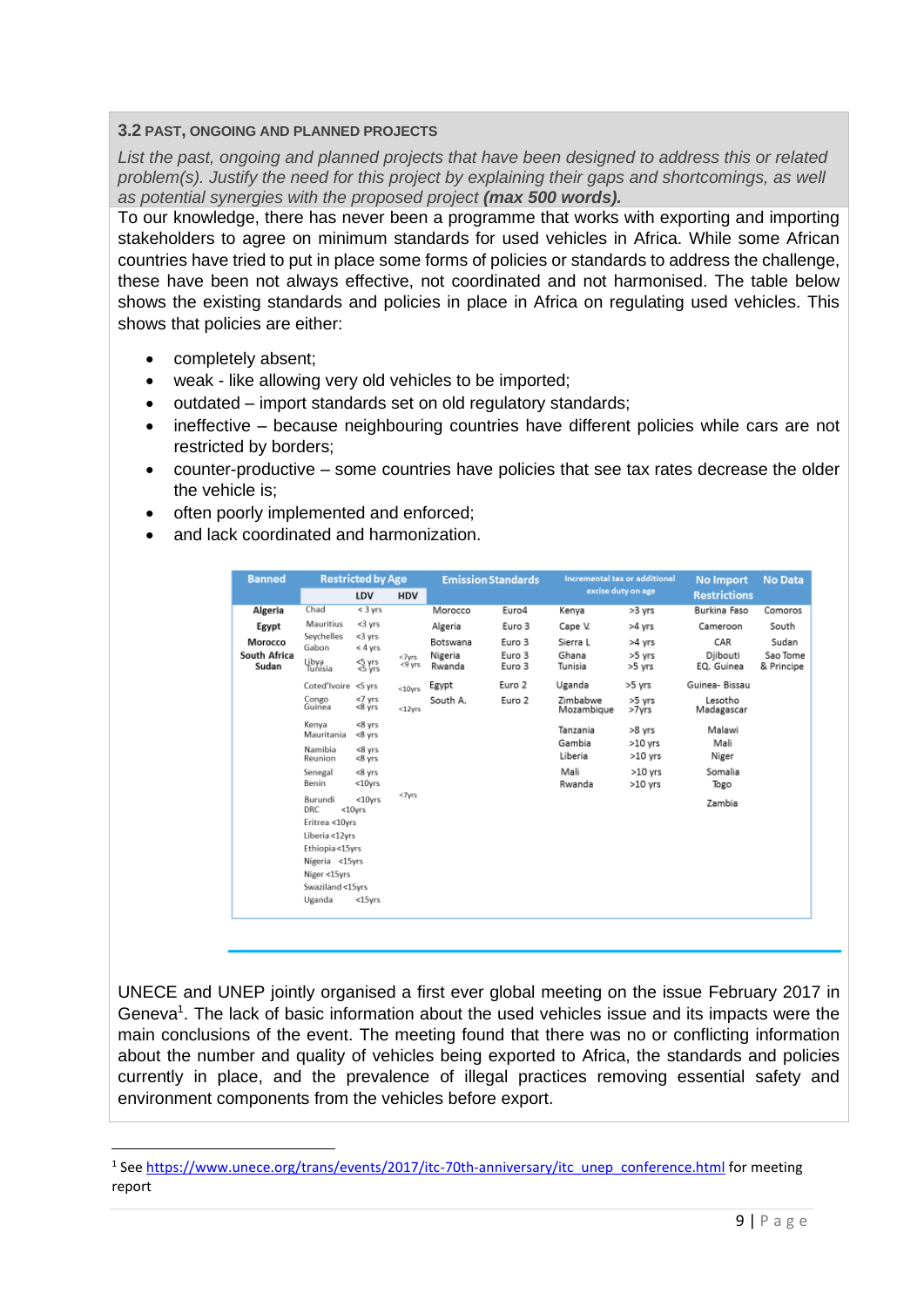As a result, UNEP started a global study to collect data to answer these questions. This report is now ready<sup>2</sup> and the report, with a database, give a detailed quantitative and qualitative overview of the trade in used vehicles. It also gives an overview of existing policies and regulations per country, and comments on their effectiveness. As such, the study provides a solid foundation for this project to now address the challenges and provide solutions to improve the used vehicles with major safety and environment benefits for African countries. It is expected that the launch of the report and the database will generate much attention.

WHO has agreed on a set of 12 Global Performance Targets for Road Safety; Target 5 specifically aims at safer vehicles by having "*100% of new (defined as produced, sold or imported) and used vehicles meet high quality safety standards …"* by 2030.

African countries have on multiple occasions acknowledged the importance of addressing the issue of used vehicles. The Africa Sustainable Mobility Forum, an inter-ministerial meeting, in 2014 endorsed an action framework that included vehicle safety and emissions regulations. In a follow up meeting in 2018 used vehicles were extensively discussed with the need for regulation included in the meeting agreement. Sub- regional bodies have included the issue in the develo0pment of cleaner vehicles roadmaps – including the Economic Community of West African States, East Africa Community and the Southern Africa Development Community. Several African countries have also started to address the issue by reviewing and developing policies options.

#### **3.3 PROJECT OBJECTIVE**

*In one sentence, state the objective (i.e., the overall intention) to be achieved at the end of the defined period through this proposed project.*

The objective of the project is to put in place regulations, standards and processes to ensure that Africa will only receive quality used vehicles, which will have major road safety benefits, for both car drivers and other road users, and co-benefits on the environment and economy.

#### **3.4 PROJECT STRATEGY AND RESULTS**

*Explain the overall project approach and strategy. List expected project results (i.e., expected outcomes and outputs). These results must be measurable and directly derive from project activities. Highlight population target groups as well as any innovative approaches. Briefly describe the implementation plan coherent with proposed activities with estimated time schedule (max 800 words).*

The programme will have four work packages. The work packages are closely linked and will be implemented simultaneously and in full coordination.

#### **Work package 1 – Developing an Action Plan with Used Vehicles Requirements for Africa**

The project will bring together virtually the major exporters - the EU, Japan and US - with the African countries and African regional and sub-regional bodies to review current practices and agree on a set of minimum standards / requirements that used vehicles need to comply with. This will most likely be a phased plan and could be based on ongoing standards for used vehicles already developed within the UN context.

 $2$  The report is to be launched in January 2020, and the global database will be launched at the same time.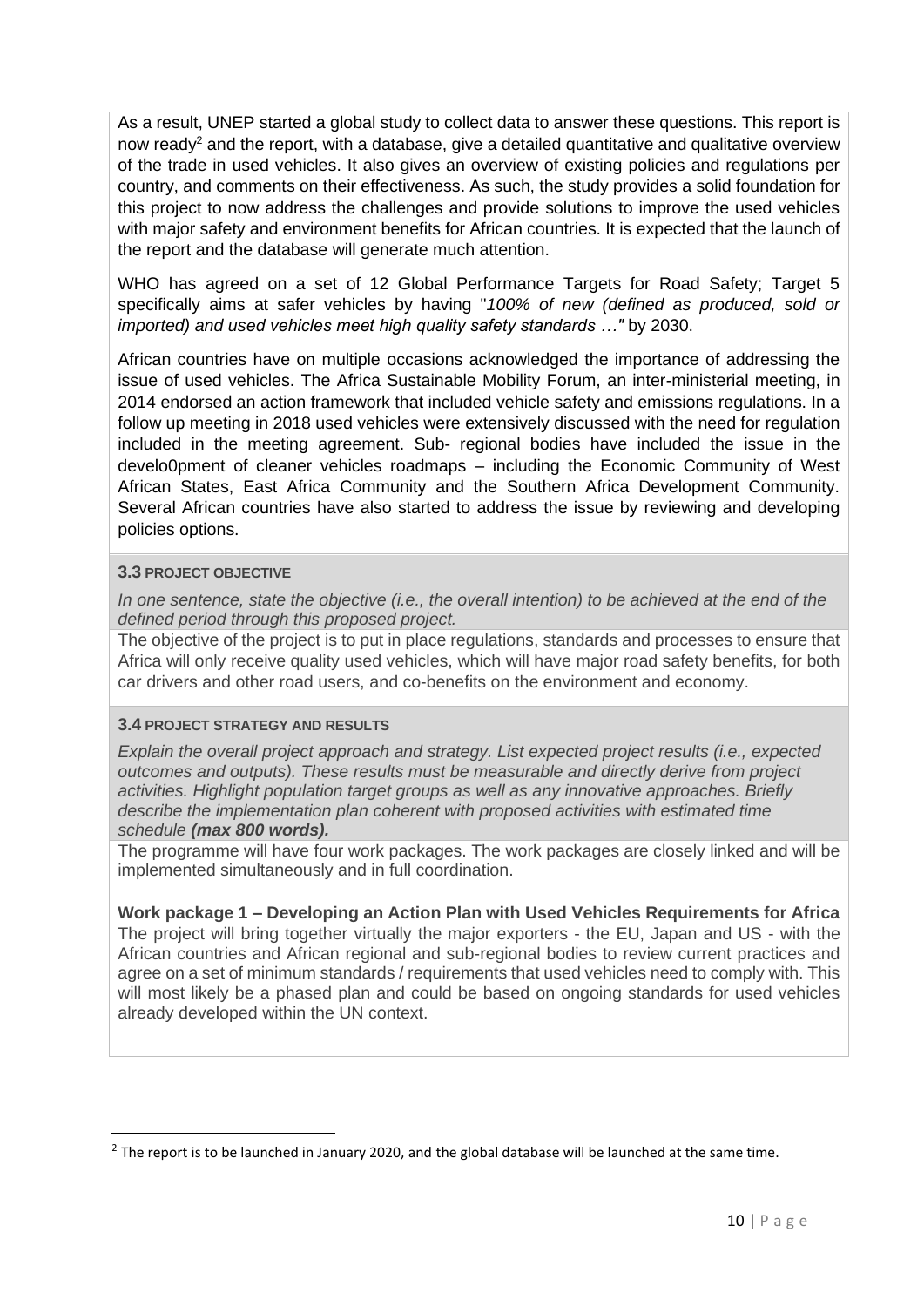The programme will raise funds to implement the activities of the programme, in specific activities within the African countries. This can include setting up a small levy for used cars being exported to Africa as earmarked contribution (for example one USD per exported car).

#### *Activities*

- Establish working groups for importing and exporting countries
- Organize virtual consultation meetings between exporters and importers
- Develop proposed minimum requirements
- Organize virtual meetings to review proposed minimum requirements
- Coordinate virtual consultations and review of the requirements
- Present virtually the final proposal of the requirements for adoption by the partners

#### *Outcome*

Exporting and importing countries develop and agree on the minimum requirements for used vehicles for Africa.

#### **Work package 2 – Implementation of the Action Plan**

Importing African governments will develop and adopt national and sub-regional standards and policies. These will ensure the implementation of the agreed minimum requirements for used vehicles. Similarly, exporting governments will put in place systems to ensure that vehicles exported to Africa comply with the agreed requirements. This will involve private sector actors that export & import used vehicles to Africa. This includes developing a label/certificate for used vehicles exported to Africa showing they meet the agreed requirements.

#### *Activities*

- Establish an African used vehicles working group
- Organize meetings virtually and in-person with African countries and regional groups
- Provide technical support virtually and in-person to develop sub-regional and national policies and standards
- Present final national and sub-regional standards virtually and in-person to stakeholders for endorsement
- Establish a working group for used vehicles exporters to Africa
- Organize virtual meetings with exporting countries
- Provide virtually technical support to develop standards and regulations for export of used vehicles to Africa
- Present virtually the regulations to African stakeholders for review and inputs

#### *Outcome*

Supported African countries and sub-regional organisations with the implementation of agreed used vehicles standards and policies. And supported exporting countries to put in place systems that will ensure that only used vehicles meeting the required standards will be exported.

#### **Work package 3 – Activities to support Implementation and Enforcement**

The programme will develop an inspection and monitoring component that will track compliance to the agreed requirements

#### *Activities*

- Facilitate sharing of information virtually and in-person on used vehicles between Africa and exporting countries
- Provide technical support virtually and in-person on inspection and enforcement
- Support the development of inspection and monitoring frameworks and systems
- Support the implementation of compliance systems, including training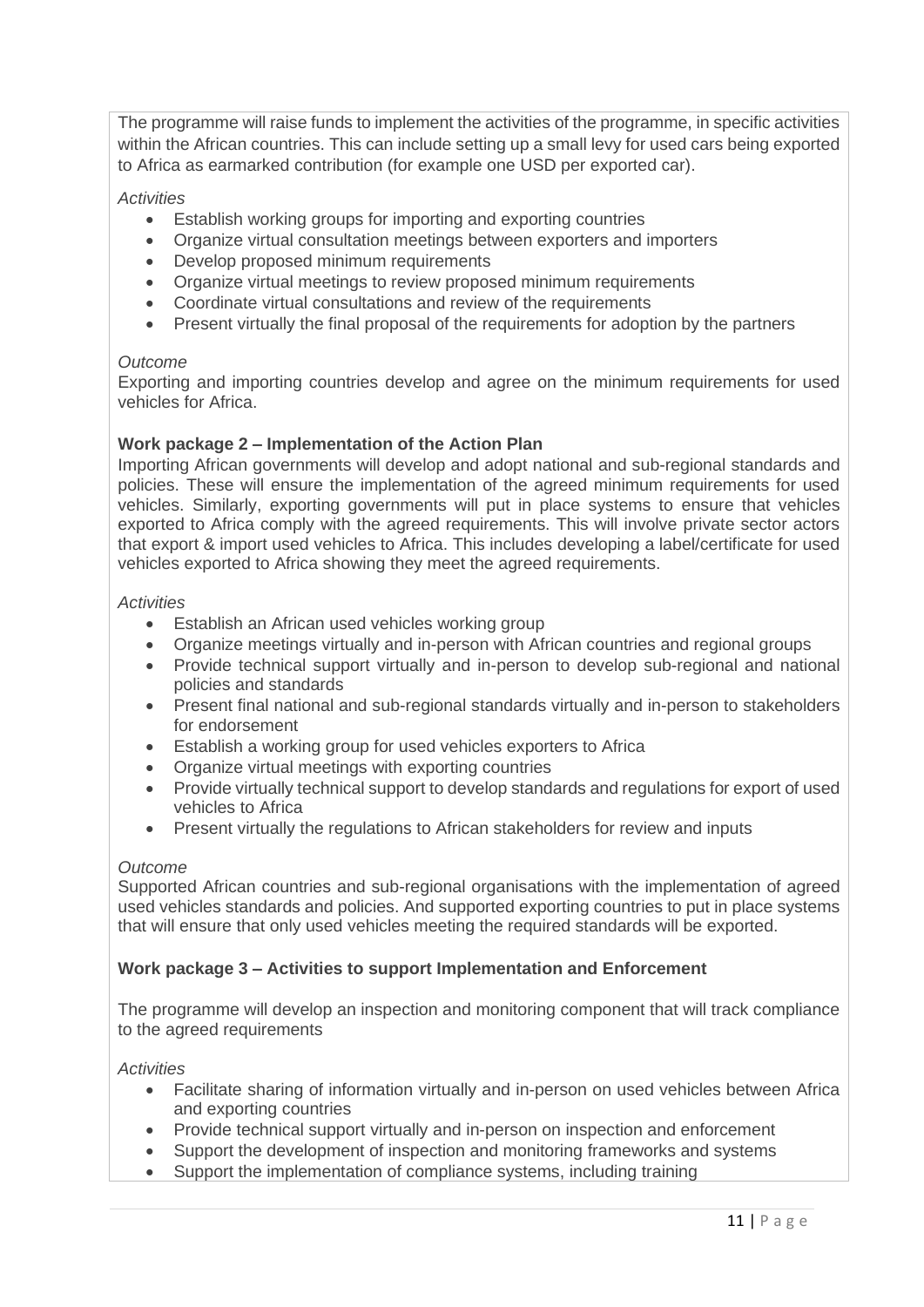- Support the conducting of random inspections at export and importing points
- Establish a working group to develop a used vehicles label
- Facilitate a peer review process for the label
- Present label to partners for endorsement

#### *Outcome:*

An inspection and enforcement programme that checks compliance of used vehicles with the agreed minimum requirements developed and implemented.

#### **Work package 4 –Training, information and communication**

Raising awareness of the importance of regulating used vehicles will be crucial for the acceptance and implementation of the programme. A set of awareness raising and training activities will be developed that will support the work packages. This will include printed materials, media campaigns, use of social media, and advocacy at relevant meetings and events. The awareness campaign will focus on decision makers and consumers. The training will focus on national/regional capacity building for policy development, inspection and enforcement.

#### *Activities:*

- Develop capacity building, knowledge and training materials
- Develop a project website and social media platforms
- Deliver virtual and in-person training workshops for decisions makers on policy development and implementation and enforcement
- Develop virtual and in-person workshops and training for officials involved in the implementation of the used vehicles policies and standards in Africa
- Organize virtual and in-person awareness raising events with stakeholders in Africa
- Support general awareness raising virtually about the importance to safer and cleaner used vehicles

#### *Outcome:*

Communication campaigns developed and implemented; awareness raised about the benefits of regulating used vehicles. Trained vehicle inspectors, custom officers and administration civil servant.

#### **3.5 COMPARATIVE ADVANTAGE**

*Describe your comparative advantage relative to other actors. Use key results and lessons learned from other projects that you have implemented to explain how you have added value so*  far. What is the unique solution that is being proposed by your organization? (max 500 words). In February 2017, UNEP and UNECE convened the first ever used global used vehicles event. The two organizations initiated the conversations around safety, health and environmental consequences of the trade in used vehicles.

UNEP went ahead to carry out a study of the global flows of used vehicles from exporting countries to the developing countries. The study also evaluated the various strategies that countries have used to control vehicle imports. It is based on the findings of this study that UNEP will contribute to the development and implementation of the action plan on used vehicle requirements in Africa. UNEP will also leverage on its physical location in Africa and its extensive experience working on clean mobility within the continent. UNEP's experience working with sub regional economic bodies (ECOWAS, SADC, EAC) towards harmonization of fuels and vehicle emission standards will be used to mobilize agreement and implementation of action plans.

UNECE hosts WP29; the World Forum for Harmonization of Vehicle Regulations which develops technical regulations, addressing the safety and environmental performance of wheeled vehicles. The World Forum or WP.29 is the only global forum for harmonizing vehicle regulations and rules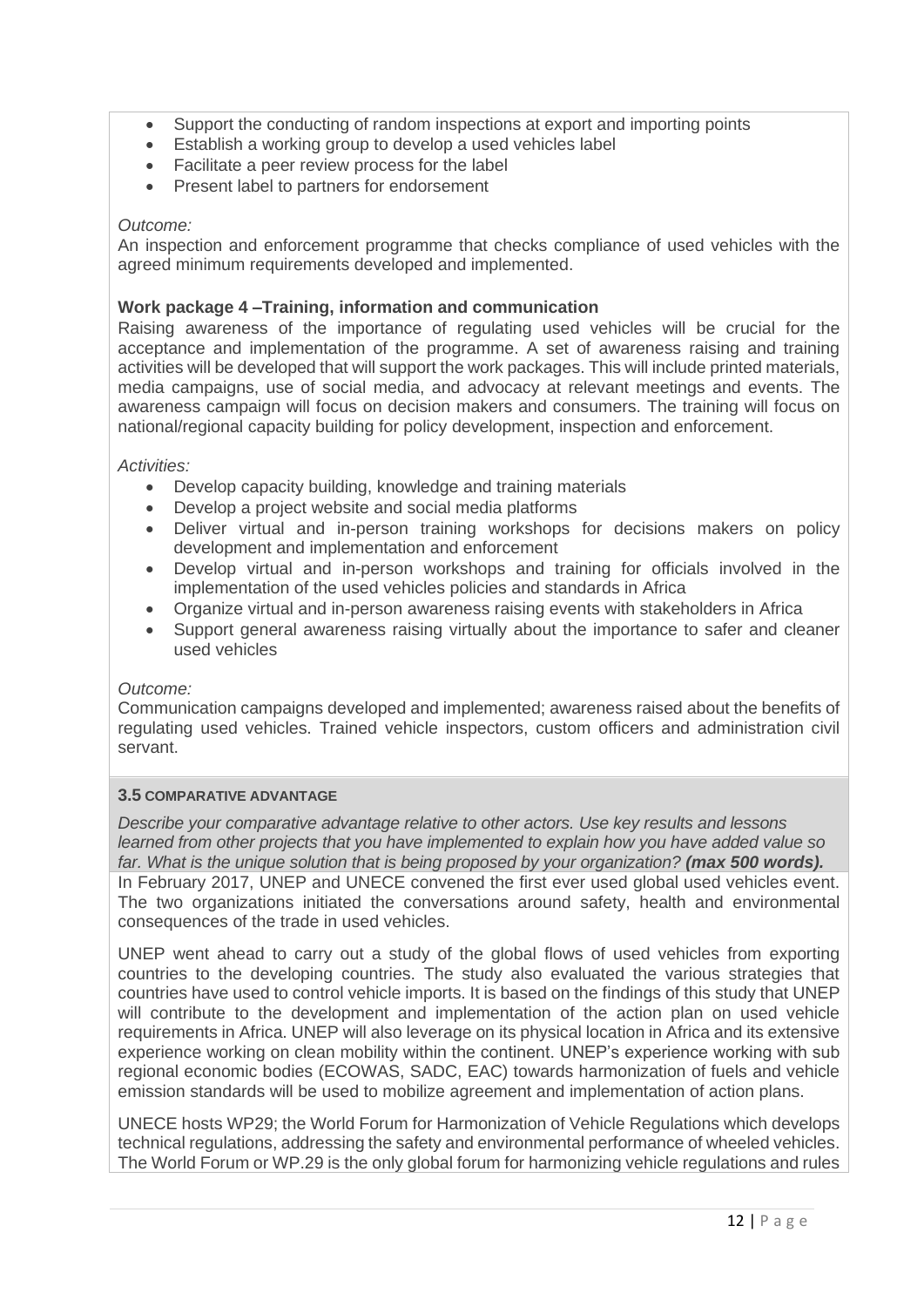on vehicle performance and on vehicle parts and equipment, vehicle safety, environmental pollution, energy efficiency, anti-theft and security.

UNECA is the has good political contacts within the Africa region as it is promoting international cooperation for Africa's development is one of its key mandate. UNECA and UNEP will leverage on existing in country as well as sub regional contacts to mobilize and convene meetings towards agreement of continental minimum standards for used vehicles.

CITA is the international association of public and private sector organisations actively involved in mandatory road vehicle compliance. CITA has strong experience in its member organizations and frequently publishes guidelines for best practices in inspection to encourage standardization, often used expertise to train vehicle inspectors, custom officers and administrative officers in vehicle inspection. CITA also has access to data on vehicle inspection globally. Provision of this data will greatly improve existing databases to inform the design of consumer information system as well as the development of a global agreement on trade of used vehicles.

FIA has long standing experience in rolling out automobile communication campaigns as the international association of automobile manufacturers. FIA's campaign on "Action for Road safety" was established as a support of the UN Decade of Action for Road Safety 2011-2020. In addition, the campaign on Action for Environment was launched to address the impact of automobiles on the environment. The project will build on the successes of these two campaigns to raise awareness on importance of regulating used vehicles.

ITF's comparative advantage is in the extensive experience in data analysis and statistical modelling. This will be invaluable in the establishment of a global used vehicle monitoring system and collating existing vehicle databases. Such databases could be used to give importing African countries access to key registration data of vehicles to be exported to Africa which can then be used to confirm vehicle history and quality.

#### **3.6 CONSISTENCY WITH GLOBAL FRAMEWORK PLAN OF ACTION FOR ROAD SAFETY**

- *I. Indicate the following:*
- Road Safety Management
- $\Box$  Safe User
- $\boxtimes$  Safe Vehicle
- Safe Road
- □ Post-Crash Response
	- *II. Shade the relevant cell(s) of the figure below in gray to indicate which aspects the project will focus on:*

This project proposes to address all areas under the "Safe Vehicle" pillar detailed in the Global Framework Plan of Action for Road Safety (GFPA), in order to be as inclusive as possible when integrating the safety system principles.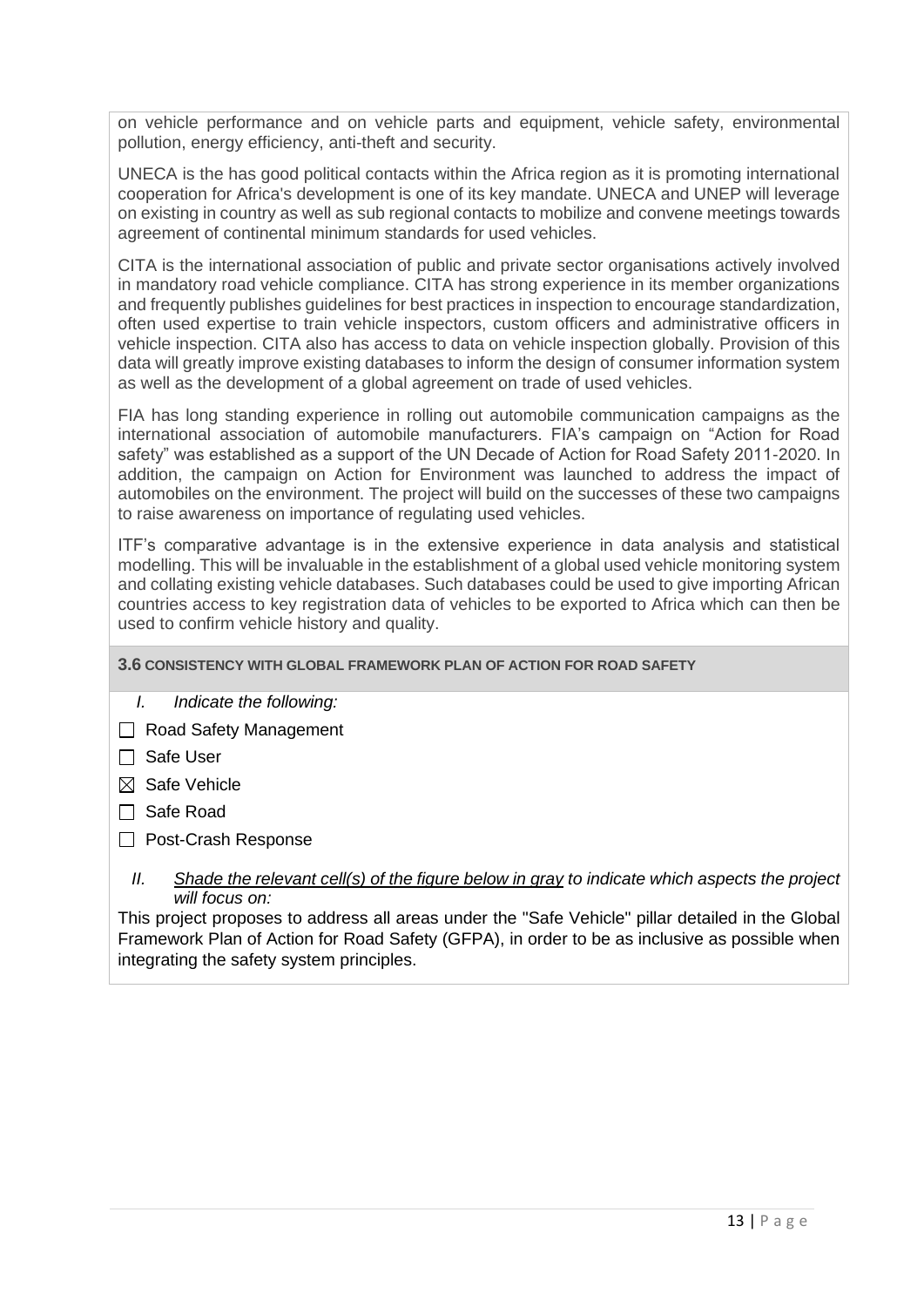| <b>Area</b><br><b>Pillar</b>               | <b>Legislation</b>                                                              | <b>Enforcement</b>                                                            | <b>Education</b>                                                           | <b>Technology</b>                                                               | <b>International</b><br><b>Regulatory</b><br><b>Support</b>                    |
|--------------------------------------------|---------------------------------------------------------------------------------|-------------------------------------------------------------------------------|----------------------------------------------------------------------------|---------------------------------------------------------------------------------|--------------------------------------------------------------------------------|
|                                            |                                                                                 |                                                                               | Road safety management                                                     |                                                                                 |                                                                                |
| <b>Safe user</b>                           | <b>Traffic rules</b><br><b>Drivers</b><br>Cyclists<br>Pedestrians               | Lawful behavior<br>ensured by police<br>and inspectors                        | Awareness<br>raising, training<br>and examination                          | Supportive<br>technology and<br>equipment,<br>rules reminders                   | UN RS legal<br>instruments and<br>resolutions.<br>WP.1, SC.1,<br><b>WP.15</b>  |
| <b>Safe</b><br>vehicle                     | <b>Rules and</b><br>standards for<br>admission of<br>vehicles to<br>traffic     | Certification and<br>inspections by<br>qualified<br>inspectors                | Awareness<br>raising for<br>users, training<br>for inspectors              | Supportive<br>technology and<br>equipment,<br>compliance<br>reminders           | <b>UN RS legal</b><br>instruments and<br>resolutions.<br>WP.1, WP.29           |
| <b>Safe road</b>                           | Standards for<br>design,<br>construction.<br>maintenance<br>and signage         | Audit.<br>assessment and<br>inspection by<br>qualified teams                  | Awareness<br>raising for road<br>managers,<br>users, and for<br>inspectors | Forgiving and<br>self-explaining<br>road design,<br>intelligent road<br>systems | UN RS legal<br>instruments and<br>resolutions, int.<br>standards WP.1,<br>SC.1 |
| <b>Effective</b><br>post-crash<br>response | Standards for<br>data collection<br>post-crash<br>response and<br>investigation | Oversight of<br>rescue services.<br>investigators<br>investigating<br>crashes | First aid and<br>rescue service<br>training,<br>investigators<br>training  | Supportive<br>technology and<br>equipment                                       | Consolidated<br>resolution, int.<br>standards, WP.1,<br>SC.1                   |
|                                            |                                                                                 | Areas covered by the project                                                  |                                                                            |                                                                                 |                                                                                |

Areas covered by the project

*III.* Explain how this project integrates the safety system principles and provides sustainable *solutions to the root causes of the problem (max 300 words)*

This project proposes to address all areas under the "Safe Vehicle" pillar detailed in the Global Framework Plan of Action for Road Safety (GFPA), in order to be as inclusive as possible when integrating the safety system principles.

Under safe vehicle component, the project will address 17 out of 24 actions detailed in the Global Framework Plan of Action, as detailed in Annex 2. Such actions will ensure that all actors involved in the export/import of used vehicles will have the adequate legal, administrative and technical means for an effective deployment of the agreed minimum safety and environmental performance standards. Public and private stakeholders, in administration, customs, inspection will be able to enforce and deploy the necessary steps to have quality used vehicles leave the exporting country and enter the market of African countries.

On the longer term, quality used imports are also expected to benefit the whole fleet, for example by allowing the deployment of inspection schemes to all the vehicles already in use in any given country, and/or to extend the minimum quality criteria of used imports to other vehicle categories such as trucks or powered two-wheelers.

The latest vehicle technologies to improve road safety could also be considered as part of this project, to go beyond the minimum safety standards. For example, countries could wish to extend the safety benefits of vulnerable road users, keeping in mind the costs and benefits of technological deployment and the political and social acceptability while ensuring fair access to mobility services.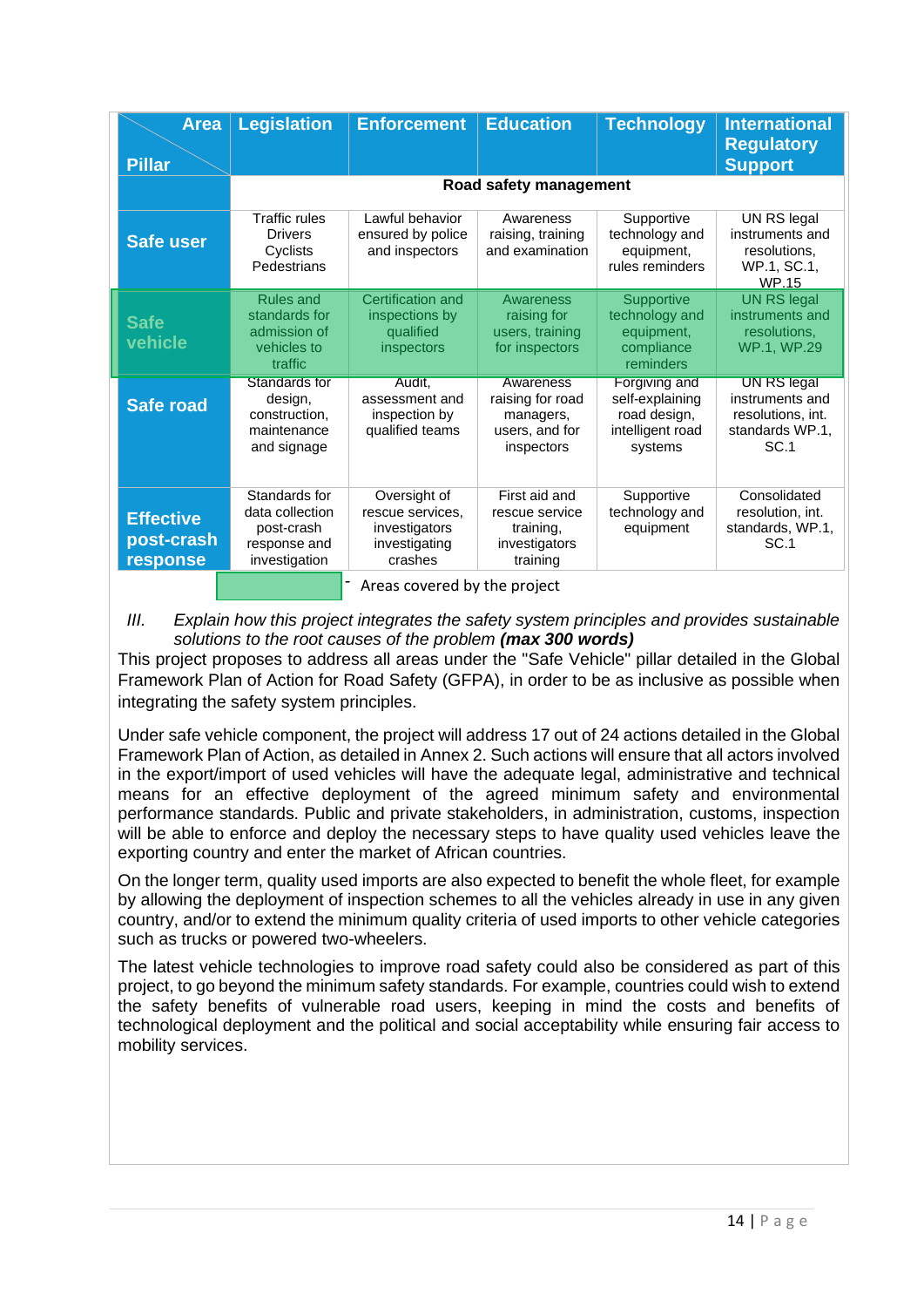#### **3.7 BENEFICIARY GOVERNMENT(S) ENDORSEMENT**

*Please confirm, if the project was requested and/or discussed with beneficiary government(s). If there is an explicit request or endorsement by the beneficiary government(s), please attach to the application*

 $\boxtimes$  Received

 $\Box$  Under discussion

□ Comments:

At multiple occasions, and at regional, sub-regional and national level, have African countries prioritized and asked for support to manage their vehicle fleet and the vehicles they import. Find attached in Annex 1 letters of support from the sub-regional bodies in Africa. We have also

asked selected countries, one country in each sub-region, for support letters. Because of time constraints only one country in each sub region was asked to prepare support letters. Additional support letters from additional countries can be generated if required*.*

| <b>Region</b>                                                                                              | <b>Regional Bodies Support Letters</b>                                                                                                                                                    | <b>Country Support Letters</b>                                                                                                                                                                                                                                                                |
|------------------------------------------------------------------------------------------------------------|-------------------------------------------------------------------------------------------------------------------------------------------------------------------------------------------|-----------------------------------------------------------------------------------------------------------------------------------------------------------------------------------------------------------------------------------------------------------------------------------------------|
| <b>East Africa</b>                                                                                         | <b>EAC - East Africa Community</b><br>The EAC support letter is pending<br>signature by EAC Secretariat and will<br>be received in the next few weeks                                     | <b>Find a support letter from Uganda</b><br>attached                                                                                                                                                                                                                                          |
| <b>Western Africa</b>                                                                                      | ECOWAS - Economic Community of<br><b>West African States</b><br><b>Find the ECOWAS support letter</b><br>attached                                                                         | Find the draft support letter which<br>is awaiting signature from Ivory<br>Coast attached. To be received in<br>the next week                                                                                                                                                                 |
| <b>Southern Africa</b>                                                                                     | SADC - South Africa Development<br>Community<br>The support letter from SADC is<br>pending signature by SADC<br>management and will be received in<br>the next few weeks                  | <b>Find a support letter from DR</b><br>Congo attached                                                                                                                                                                                                                                        |
| <b>Central Africa</b>                                                                                      | ECCAS - Economic Community of<br><b>Central African States</b><br>Find the draft support letter which is<br>awaiting signature from ECCAS<br>attached. To be received in the next<br>week | <b>Find a support letter from</b><br><b>Cameroon attached</b>                                                                                                                                                                                                                                 |
| <b>Northern Africa</b><br>$\mathbf{A}$ and $\mathbf{B}$ and $\mathbf{A}$ and $\mathbf{A}$ and $\mathbf{A}$ | AMU - Arab Maghreb Union<br>As all but two countries have banned<br>the import of used vehicles in North<br>Africa no support letter from AMU was<br>requested                            | <b>Find the support letter from Tunisia</b><br>attached<br>$\epsilon$ and the state of the state of the state of the state of the state of the state of the state of the state of the state of the state of the state of the state of the state of the state of the state of the state of the |

Additional letters of support of partner organizations involved in the project are also attached in Annex 1:

- **Federation Internationale d'Automobile** (FIA);
- **International Motor Vehicles Inspection Committee** (CITA);
- **International Transport Forum** (ITF).

#### **3.8 EXPECTED IMPACT**

*Outline the likely quantitative impact of this project in the immediately following project conclusion and in the long-term towards reducing road fatalities and serious injuries. IMMEDIATE IMPACT*: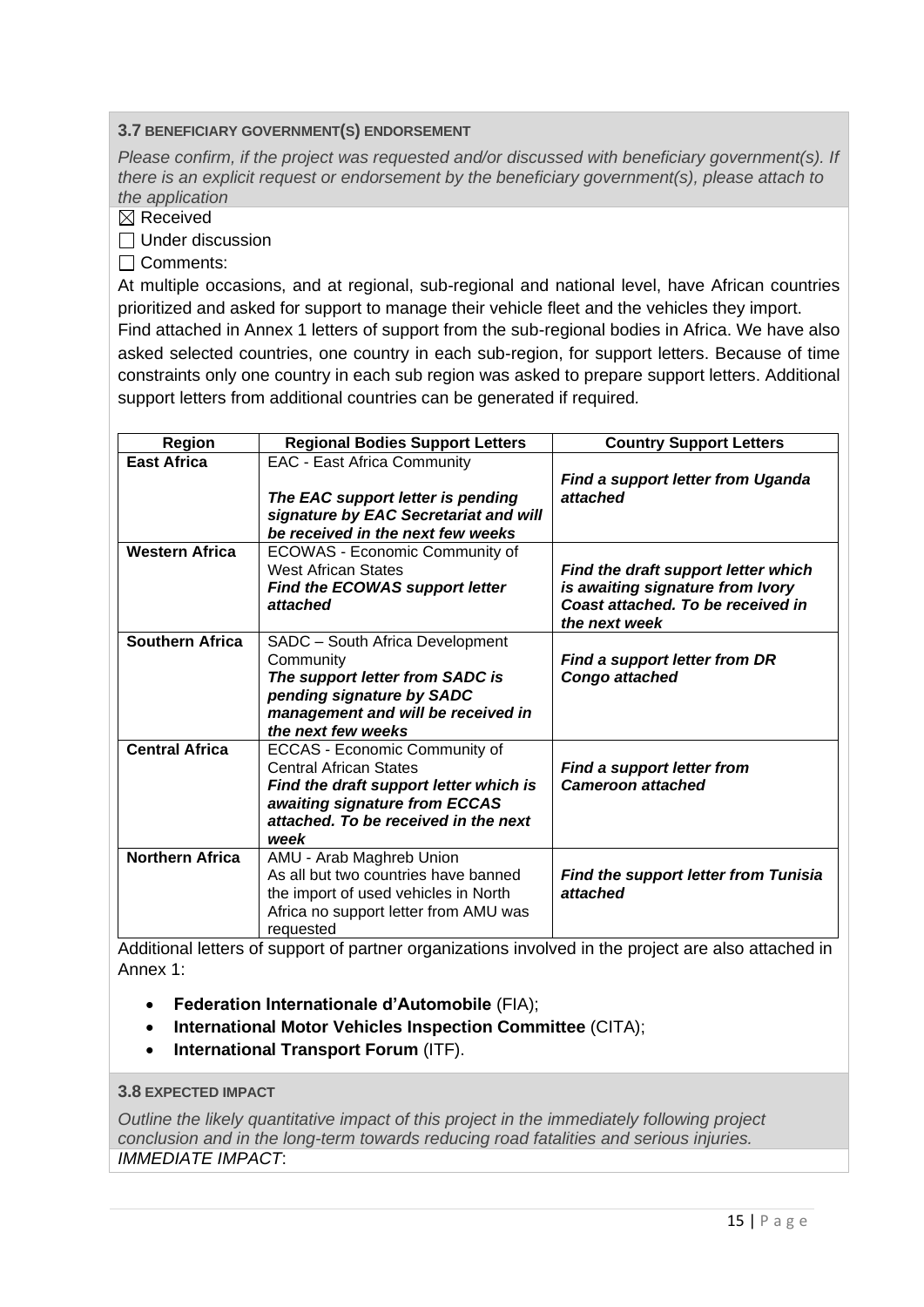Safer vehicles will decrease the number and severity of road traffic accidents, for both vehicle occupants and other road users. Ensuring a minimum set of operational safety features leads to a 30% reduction in mortality and morbidity, according to a study looking at the impact of UN regulations on road safety<sup>3</sup>.

Periodic technical inspection also decreases the number of vehicles involved in fatal accidents due to technical defects by 50% <sup>4</sup>

Ensuring vehicles are equipped with working standard equipment to reduce emissions, e.g. exhaust filters, will result in emissions reductions of up to 90% (compared to vehicles not equipped with filters or equipped with non-working filters).

Africa today has the worse rate of death and of injuries per inhabitant, according to WHO Global report on Road Safety that is increasing over the last years. Africa has also among the highest pollutant emissions per vehicle.

Assuming the reduction in injury and fatality rates between 2021 and 2030, cumulated with the growth of population expected in Africa in the next decade, road deaths and injuries are expected to be drastically curbed once the programme fully implemented over the continent in 2030.



Total annual deaths resulting from ambient particulate matter pollution across the African continent was estimated at 250,000 in 2013. This figure coincides with the estimated economic cost of premature deaths from ambient particulate matter pollution in Africa being approximately USD 215 billion in the same period (OECD 2016). With transport contributing a significant amount of ambient air pollution especially in urban areas, interventions in cleaning up the vehicle fleet through better vehicle emission standards produce significant health benefits. Reducing emissions of short-lived climate pollutants like black carbon (a constituent of particulate matter) also has a direct and immediate impact on climate change and can therefore be a valuable complement to reducing CO2 emissions as a tool to limit climate change.

*POTENTIAL LONG-TERM IMPACT:*

- Targeted number of lives saved: 1.7 million by 2030
- Targeted number of injuries avoided: 17 million by 2030
- Other targeted road safety impact(s) (please describe):

<sup>3</sup> TRL, 2019, New Report Finds 195,000 Deaths and Serious Injuries Could Be Prevented in Argentina, Chile, Mexico and Brazil if Vehicle Safety Regulations Were Applied [https://www.bloomberg.org/press/releases/new-report-finds-195000-deaths-serious-injuries-prevented-argentina-](https://www.bloomberg.org/press/releases/new-report-finds-195000-deaths-serious-injuries-prevented-argentina-chile-mexico-brazil-vehicle-safety-regulations-applied/)

[chile-mexico-brazil-vehicle-safety-regulations-applied/](https://www.bloomberg.org/press/releases/new-report-finds-195000-deaths-serious-injuries-prevented-argentina-chile-mexico-brazil-vehicle-safety-regulations-applied/) Accessed 29 Nov 2019

<sup>4</sup> Center for Transportation Research at The University of Texas at Austin, 2018, Economic and Safety Considerations: Motor Vehicle Safety Inspections for Passenger Vehicles in Texas, <https://citainsp.org/wp-content/uploads/2019/07/safteyInspectFullStudy-TX.pdf>

Accessed 29 Nov 2019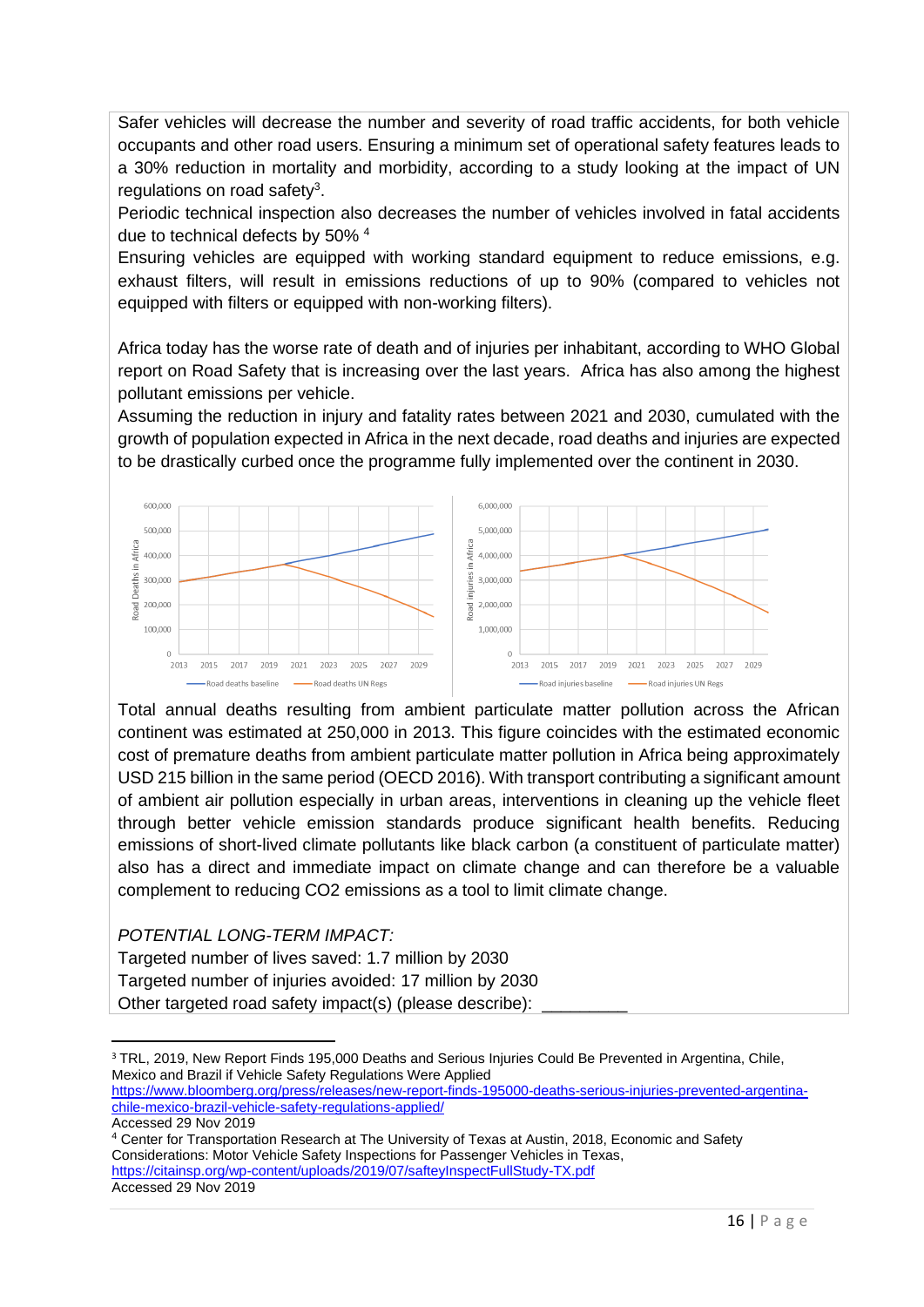Immediate and transformative continent wide impacts of the project are expected within the first year of the project, as work package 1 will bring together virtually the major exporters and the African countries and their regional bodies to agree on a set of regulations for the export/ import of used vehicles to Africa. Once agreed, this can have immediate impacts as exporting governments will now regulate the types of vehicles being allowed to be exported to Africa. At the same time the project will support African countries and their regional bodies to introduce harmonized import regulations, which is expected to take the full project time frame. The enforcement and inspection regime will also start right after an agreement is reached but will also take the duration of the project to be institutionalized.

#### **3.9 REPLICATION AND SCALE-UP**

*Describe how the project intends to sustain any achievements beyond the completion of the project. Specify the arrangements to scale-up and replicate results, as relevant (max 500 words).*

The project interventions in the *first phase* of the project are targeted at introducing minimum used vehicles requirements for African countries. African countries will be engaged to review the key issues and challenges related to the import of sub-standard, unsafe used vehicles, leading to the development of a continent-wide action plan. It is likely that a phased approach will be needed, whereby different African countries will be able, to go step by step. The operating environments of the countries will for example restrict the regulation they can put in place. For example, lack of advanced clean fuels could restrict the options to regulate for the newest vehicles.

The project will start supporting a set of selected countries with the development and implementation of vehicle standards and national policies for cleaner vehicles according to individual country context. The project will also work with (sub) regional African bodies, including SADC, ECOWAS and the EAC, to develop (sub) regional harmonized approaches and regulations for used vehicles.

A *second phase* of the project will have a focus on replication. I will include the following.

A phased implementation across the remaining countries in the continent.

It will consider pursuing a global agreement stipulating minimum requirements for the trade of all used vehicles. This agreement is projected to contribute to the setting up and implementation of an international regime for transfer of safe and environmentally friendly used vehicles. Existing multilateral conventions, such as the UN conventions hosted by the World Forum for Harmonization of Vehicle Regulations (WP.29), can be used as a basis for any global agreement development under this activity. Once the regime has been put in place and is fully operational, the expected positive impacts on road safety and environmental protection will be maintained far beyond the completion of the project.

The second phase will also investigate ways to generate additional resources to allow the wide and long-term implementation of the project. For example, the project will consider setting up a small fee to be levied on every used car being exported to Africa as earmarked contribution for the operationalization of the regime. These funds will ensure sustainability and replicability of the project if rolled out to other regions.

The second phase will also include a data component, where project partners will also collect and improve data on the trade in used vehicles, which can also be used for the development of the inspection and enforcement component of the project. Furthermore, such an African regime can easily be transferred to other areas with similar problems related to used vehicles (e.g. Latin and Central America or Western and South-East Asia).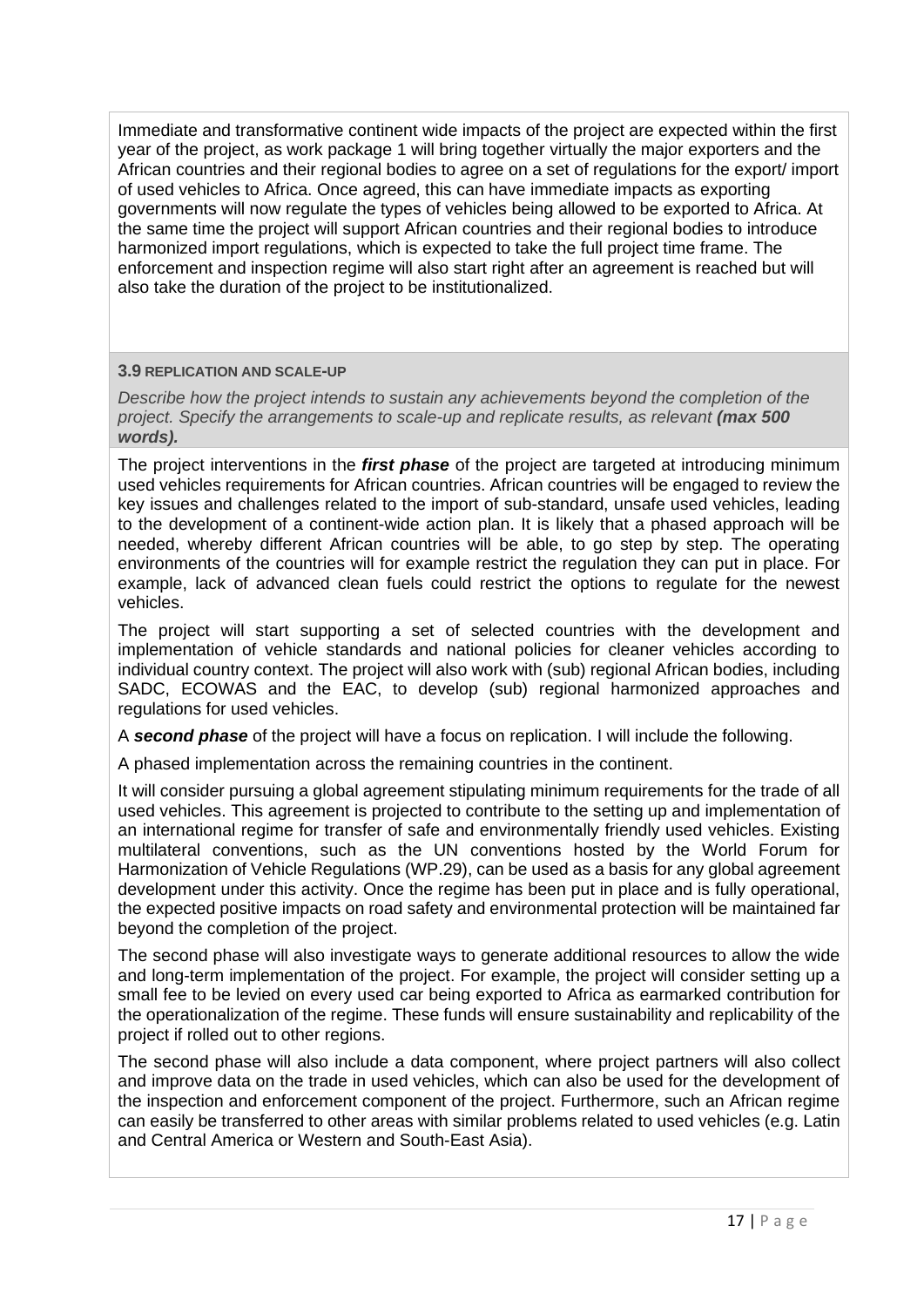| <b>3.10 INDICATIVE BUDGET</b>                                                   |             |              |               |  |  |  |  |
|---------------------------------------------------------------------------------|-------------|--------------|---------------|--|--|--|--|
| See Annex I of Application Guidelines for description of UNDG budget categories |             |              |               |  |  |  |  |
|                                                                                 |             |              |               |  |  |  |  |
|                                                                                 |             |              |               |  |  |  |  |
|                                                                                 | <b>UNEP</b> | <b>UNECE</b> | <b>Totals</b> |  |  |  |  |
| 1. Staff and other personnel                                                    | \$58,100    | \$41,900     | \$100,000     |  |  |  |  |
| 2. Supplies, Commodities,                                                       |             |              |               |  |  |  |  |
| <b>Materials</b>                                                                |             |              |               |  |  |  |  |
| 3. Equipment, Vehicles, and                                                     |             |              |               |  |  |  |  |
| Furniture (including                                                            |             |              |               |  |  |  |  |
| Depreciation)                                                                   |             |              |               |  |  |  |  |
| 4. Contractual services                                                         | \$89,525    | \$58,000     | \$147,525     |  |  |  |  |
| 5. Travel                                                                       | \$72,290    | \$52,500     | \$124,790     |  |  |  |  |
| 6. Transfers and Grants to                                                      |             |              |               |  |  |  |  |
| Counterparts                                                                    | \$40,000    | \$30,000     | \$70,000      |  |  |  |  |
| 7. General Operating and other                                                  |             |              |               |  |  |  |  |
| Costs                                                                           | \$17,375    | \$7,600      | \$24,975      |  |  |  |  |
| Sub-Total                                                                       | \$277,290   | \$190,000    | \$467,290     |  |  |  |  |
| 7% Indirect Costs                                                               | \$19,410    | \$13,300     | \$32,710      |  |  |  |  |
| Total                                                                           | \$296,700   | \$203,300    | \$500,000     |  |  |  |  |

|                                    |                                 | Amendment 1 Revised Budget |              |                                           |
|------------------------------------|---------------------------------|----------------------------|--------------|-------------------------------------------|
|                                    | <b>Initial Budget</b><br>Totals | <b>UNEP</b>                | <b>UNECE</b> | Revised<br><b>Budget</b><br><b>Totals</b> |
|                                    |                                 |                            |              |                                           |
| 1. Staff and other personnel       | 100,000                         | 86,996                     | 93,000       | 179,996                                   |
| 2. Supplies, Commodities,          |                                 |                            |              |                                           |
| Materials                          |                                 |                            |              |                                           |
| 3. Equipment, Vehicles, and        |                                 |                            |              |                                           |
| Furniture (including Depreciation) |                                 |                            |              |                                           |
| 4. Contractual services            | 147,525                         | 8,400                      | 36,900       | 45,300                                    |
| 5. Travel                          | 124,790                         | 5,000                      | 22,500       | 27,500                                    |
| 6. Transfers and Grants to         |                                 |                            |              |                                           |
| Counterparts                       | 70,000                          | 159,518                    | 30,000       | 189,518                                   |
| 7. General Operating and other     |                                 |                            |              |                                           |
| Costs                              | 24,975                          | 17,376                     | 7,600        | 24,976                                    |
|                                    |                                 |                            |              |                                           |
| Sub-Total                          | 467,290                         | 277,290                    | 190,000      | 467,290                                   |
|                                    |                                 |                            |              |                                           |
| 7% Indirect Costs                  | 32,710                          | 19,410                     | 13,300       | 32,710                                    |
| Total                              | 500,000                         | 296,700                    | 203,300      | 500,000                                   |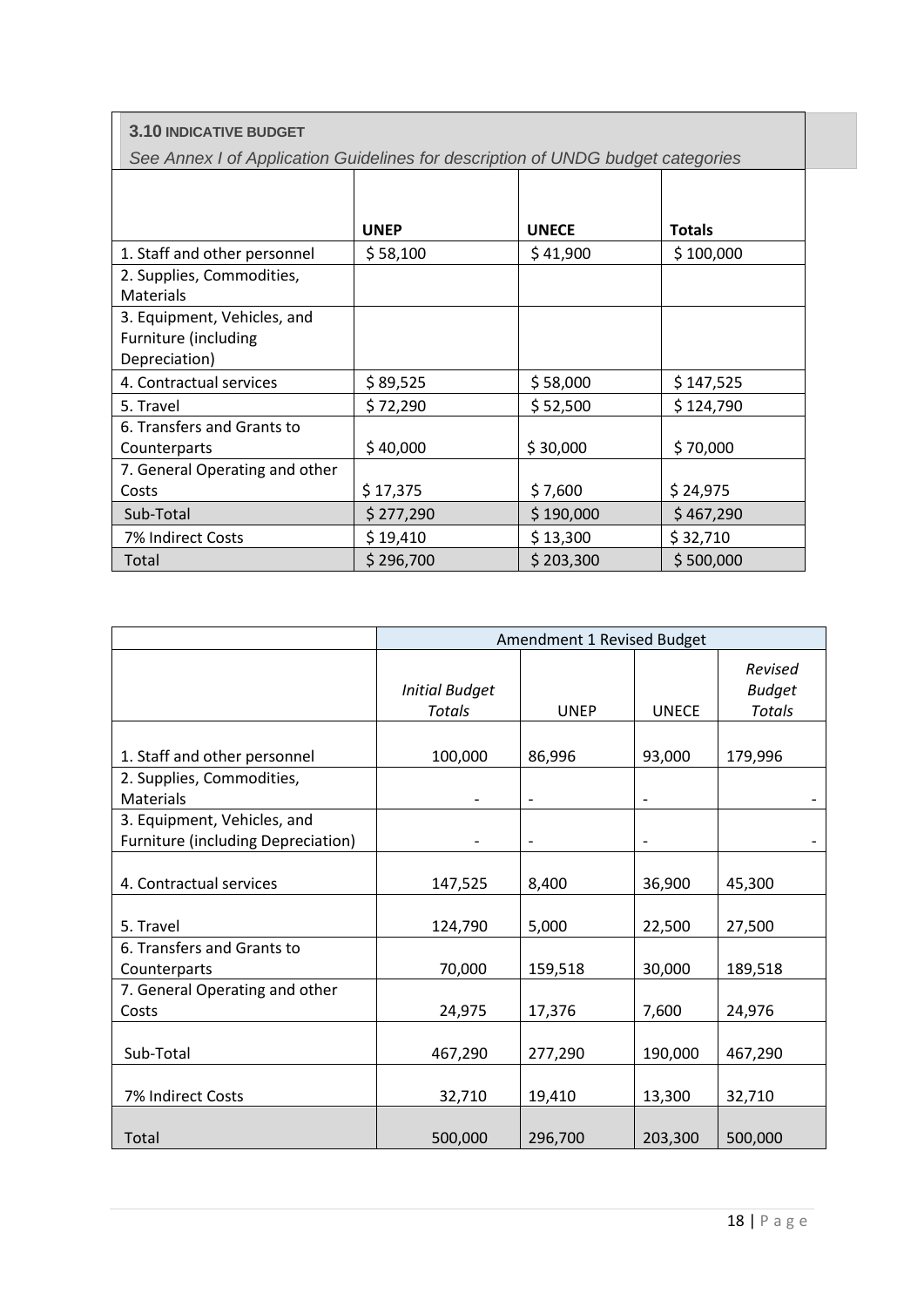# **4. PROJECT MANAGEMENT**

#### **4.1 IMPLEMENTATION ARRANGEMENTS**

*Explain roles and responsibilities of the parties involved in governing and managing the project, for example, the number of full-time and part-time staff. Outline any governance mechanisms that will be utilized or established.*

UNEP will submit the project and will be the overall project lead. UNEP and UNECE will comanage the implementation of the project, with closely involvement of other participating UN organizations and non-UN partners. UNEP's overall project manager will coordinate with the UNECE's overall lead to ensure project delivery. The overall project manager will also coordinate with other partners leading the various work packages to ensure delivery. UNEP will be responsible for reporting on substantive delivery and financial accountability in the project, collecting inputs from all the implementing.

Overall project management will be by UNEP's the Head of Air Quality and Mobility Unit (AQMU). The AQMU will is recruiting a full-time professional Programme Officer who will lead the substantial implementation of the project. S/he will be assisted by a Junior Professional Officer. Additional staff involved will be UNEP's Programme Officer and Programme Assistant leading cleaner mobility initiatives in the Africa region, who will provide in-country and regional coordination in this project. The Africa Programme Officer will also coordinate with UNECA to provide political engagement with the continental and regional economic communities throughout the implementation of the project. UNEP's team will also include vehicles experts, programme management support, communications officers, administrative officers and financial officers. The team will be complemented by experts and consultants.

At the UNECE, the head of the Vehicles Regulation and Transport Innovation Section (VRTIS) will supervise the activities performed by UNECE. Consultants are expected to be hired for substantive tasks, backed by the officers from the VRTI Section according to their specialty and their availability.

A Steering Group will be set up comprised of the partner organisations involved in the project implementation. UNEP will organise and chair this Steering Group. Formal terms of Reference will be developed for the Steering Group.

#### **4.2 PARTNERSHIPS**

*Specify the roles of implementation partners in the project and how they will be engaged. Will the project utilize the existing cooperation platform(s) to achieve and sustain results?*

The overall project will be led by UNEP and co-implemented by UNEP and UNECE, with involvement of UNECA, WHO, FIA, CITA, and ITF. These partners will lead and/or co-lead the five work packages<sup>5</sup>.

Other project partners involved in implementation are African countries, the African regional economic community's (AMU, ECOWAS, SADC, ECCAS and EAC) as well as exporting countries (government and companies).

<sup>&</sup>lt;sup>5</sup> Letters of support from these partners are included in Annex 1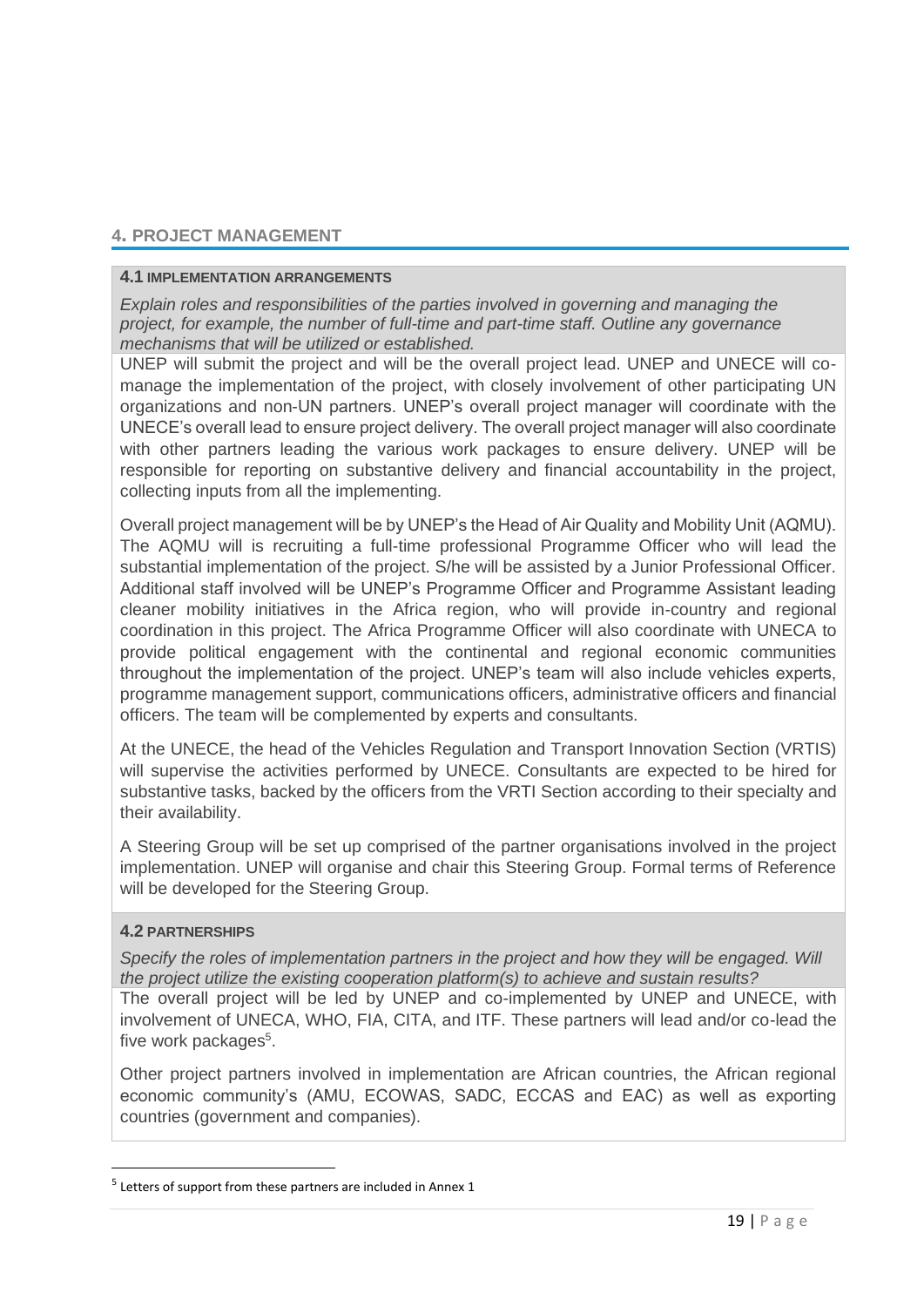On work package 1 and 2 – Developing and implementing an Action Plan with Used Vehicles Requirements for Africa - UNECE will provide the basis of developing an action plan from the ongoing work within UNECE on standards setting. UNEP and UNECA will support bringing the exporting countries together with the African countries and regional groupings. UNEP will also provide in country experience in introducing cleaner vehicle standards in Africa. The platform where all major exporters - the EU, Japan and US - with the African countries and African regional and sub-regional bodies will meet will also provide a partnership opportunity on which to build on, for global consensus. The other project partners will be closely involved in delivering work packages 1 and 2.

CITA will partner with UNEP, UNECA, UNECE to implement work package 3 - Activities to support Implementation and Enforcement. CITA will develop the inspection and enforcement framework while, UNEP will lead the partnership with UNECA and UNECE in setting up funding mechanism building on current experience in implementing electric mobility initiatives requiring funding.

FIA, CITA, UNECE and UNEP will partner to deliver work package 4 –Training, information and communication. Leveraging on the extensive network of automobile associations, FIA will lead awareness creation of the importance of regulating used vehicles. FIA will partner with CITA to provide factual information and training of vehicle inspectors while UNECE will provide messaging on vehicle quality from a standards perspective.

#### **4.3 RISK ASSESSMENT MATRIX**

*Please specify the key risks that can threaten the achievement of results through the chosen strategy and its assumptions. Describe how project risks will be mitigated, especially how potential adverse operational, social and environmental impacts will be avoided where possible and otherwise managed. Complete the table using the Risk Scoring Table in Annex II of Application Guidelines). Add additional rows, as needed.*

| <b>Risk Assessment Matrix</b>                          |                                                                              |                                                            |                                |                                                                                                                                                                                                                                                                                                                                                                                                                                                                                                               |                                      |  |  |
|--------------------------------------------------------|------------------------------------------------------------------------------|------------------------------------------------------------|--------------------------------|---------------------------------------------------------------------------------------------------------------------------------------------------------------------------------------------------------------------------------------------------------------------------------------------------------------------------------------------------------------------------------------------------------------------------------------------------------------------------------------------------------------|--------------------------------------|--|--|
| <b>Key Risk</b>                                        | <b>Likelihood</b><br>$(2-5,$ see<br><b>Annex II in</b><br><b>Guidelines)</b> | <b>Impact</b><br>$(1-5)$ see<br>Annex II in<br>Guidelines) | <b>Score</b><br>$(L \times I)$ | <b>Control/Mitigation</b><br>Measure <sup>6</sup>                                                                                                                                                                                                                                                                                                                                                                                                                                                             | <b>Mitigation</b><br><b>Timeline</b> |  |  |
| <b>COVID</b><br>pandemic<br>delaying<br>implementation | 4                                                                            | 3                                                          | 12                             | The situation around<br>COVID is still ongoing.<br>This has had some impact<br>on the delivery and<br>timelines of the project.<br>Progress on the activities<br>directly with countries has<br>been slower than<br>anticipated. It is unclear<br>when COVID might peak<br>in Africa. COVID has had<br>some impact on creating<br>awareness about the<br>issues; less so on<br>developing communication<br>materials; outreach to<br>media). Where there have<br>been COVID lock down<br>measures, especially | 18                                   |  |  |

<sup>6</sup> Where risk factors are scored "high" or "very high" (score 9 to 25), mitigation measures must be addressed through actions that are planned and costed in the project budget, with immediate actions for risks scored at "Very High" (score 20 to 25).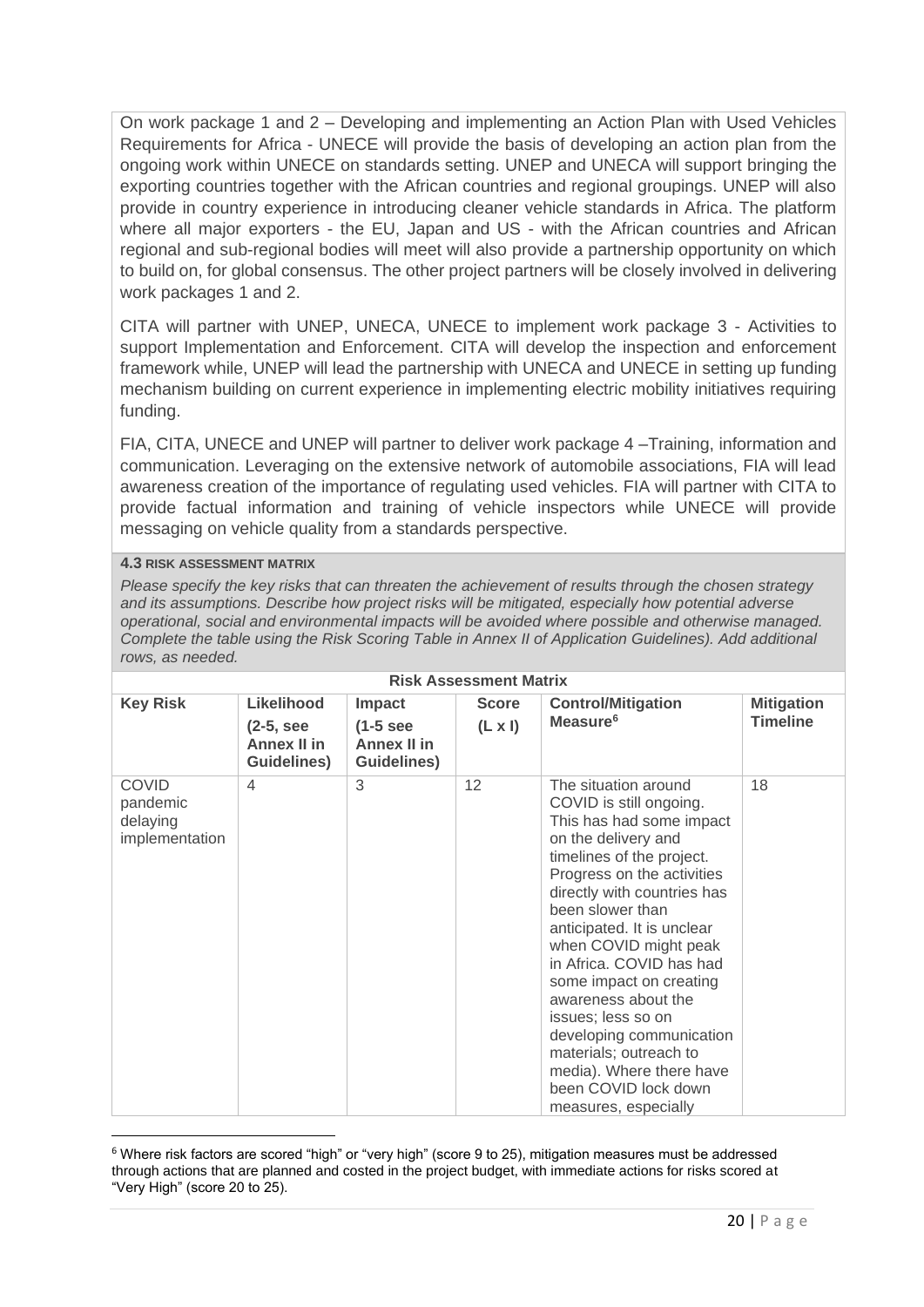|                                                                                                      |                |   |    | international travel and<br>face-to-face meetings,<br>meetings have been<br>virtual and in some cases<br>organized at sub-regional<br>and national level. UNEP<br>will stay in close contact<br>with the UNRSF<br>secretariat as COVID<br>further develops.                                                                                                                                                                                                                             |    |
|------------------------------------------------------------------------------------------------------|----------------|---|----|-----------------------------------------------------------------------------------------------------------------------------------------------------------------------------------------------------------------------------------------------------------------------------------------------------------------------------------------------------------------------------------------------------------------------------------------------------------------------------------------|----|
| No interest with<br>importers and<br>exporters in<br>addressing the<br>issue                         | $\overline{2}$ | 3 | 6  | Importers and exporters<br>have expressed a keen<br>interest to work on the<br>issue. In particular, the<br>EU. Engagement with<br>Japan and the US is<br>progressing more slowly.<br>African countries have<br>adopted several (sub)<br>regional recommendations<br>to address the issue<br>African countries have<br>requested partners for<br>support on the issue<br>Awareness raising in the<br>initial phases of the project<br>is expected to convince<br>any remaining doubters | 6  |
| Exporters and<br>importing<br>countries will<br>not manage to<br>agree on<br>minimal<br>requirements | 3              | 4 | 12 | Project partners will<br>develop proposals for<br>possible minimum<br>regulation<br>Project partners will<br>propose to develop a step<br>by step approach, so all<br>countries can be part of<br>the solution and is<br>adequate to their initial<br>situation                                                                                                                                                                                                                         | 18 |
| Agreed minimal<br>requirements<br>will not be<br>acted upon at<br>national level                     | 3              | 4 | 12 | Actions for implementation<br>will be taken both at the<br>exporting and importing<br>side, and thus there is a<br>double approach to<br>achieving the results<br>Partners have a wide and<br>long-term experience in<br>working with project<br>stakeholders in developing<br>actions and policies in the<br>region                                                                                                                                                                    | 24 |
| Circumvention<br>of agreed<br>regulations, for<br>example<br>through<br>importing<br>vehicles        | 3              | 3 | 9  | Effective tracking, labelling<br>and data components are<br>included in the project.<br>An efficient origin /<br>destination tracking<br>system would be needed                                                                                                                                                                                                                                                                                                                         | 30 |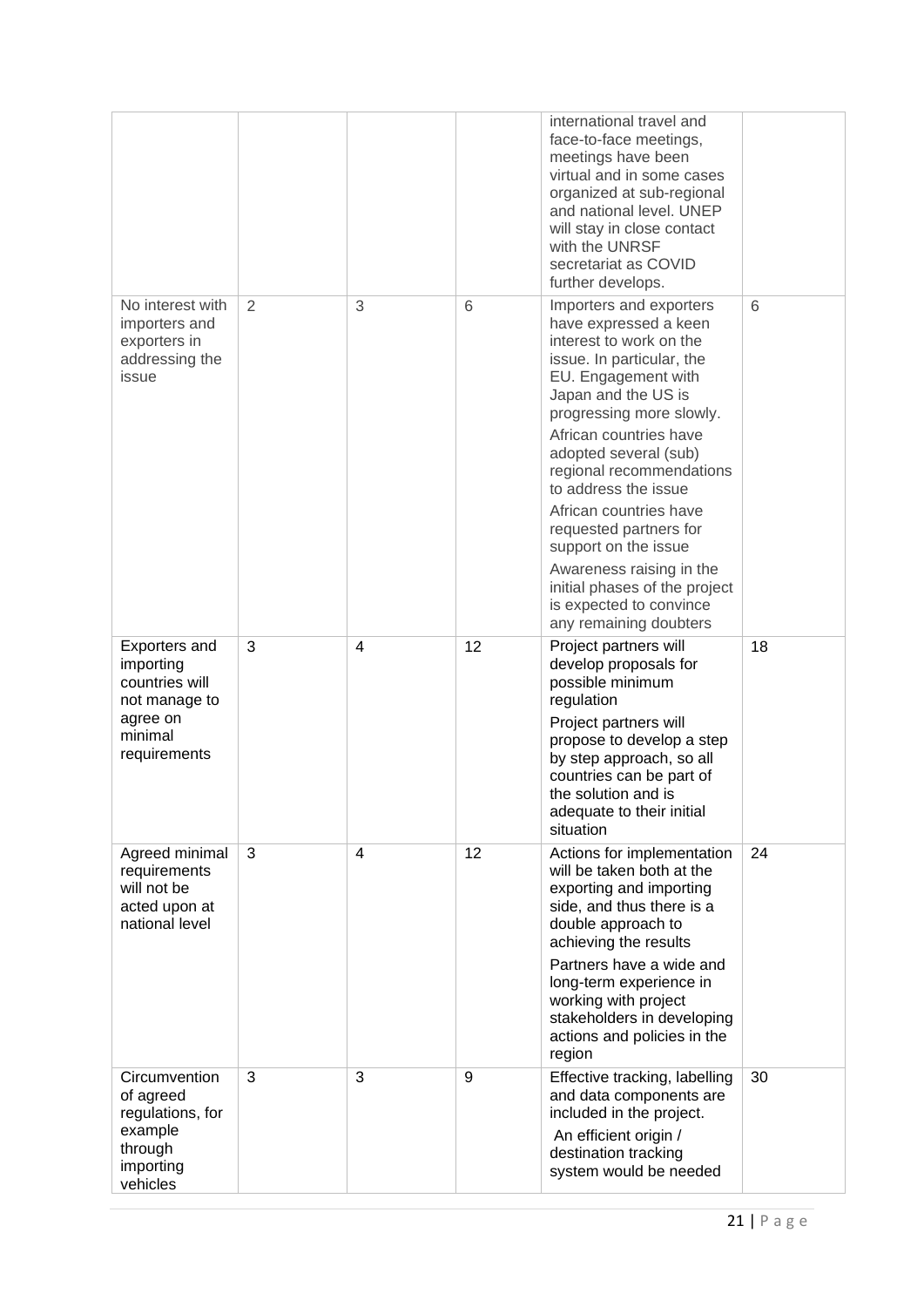| through transit<br>countries                                                        |   |   |   | to determine the final<br>destination of used<br>vehicles<br>More countries are to be<br>brought on-board the<br>project on both export and<br>import sides |    |
|-------------------------------------------------------------------------------------|---|---|---|-------------------------------------------------------------------------------------------------------------------------------------------------------------|----|
| Lack of<br>implementation<br>due to<br>incomplete or<br>falsified<br>documentations | 3 | 2 | 6 | Data and labelling<br>components are included<br>in the project, as is a<br>thorough inspection and<br>enforcement component                                | 12 |
|                                                                                     |   |   |   | Paper documentation is<br>expected to be backed by<br>digital data portal to make<br>sure documentation is<br>consistent with the vehicle                   |    |

#### **3.3 MONITORING AND EVALUATION**

*In this section please outline the project's monitoring and evaluation plans. Provide information on when monitoring and evaluation will occur. Specify the type of evaluation that will take place.*

The project will follow standard UN monitoring and evaluation practices.

A detailed activity plan, with time frame and detailed budget will be developed. This will be used for substantive and financial monitoring and reporting.

UNEP, as project lead, will develop standard UN cooperation agreements with the other implementing partners. These will include standard UN requirements on monitoring and reporting.

Project partners leading the work packages will be required to submit annual reports on implementation progress. All subcontracted in-country and regional agencies will be required to submit semi-annual expenditure and progress reports, as well as final substantive and expenditure reports at end of contracts.

Upon completion of the project, an end-of-project evaluation will be conducted. This evaluation follows standard UN procedures and practices and will be carried out by an independent evaluator who will provide an independent assessment of project performance (in terms of relevance, effectiveness and efficiency), and determine the likelihood of impact and sustainability of work packages.

The evaluation will:

(i) provide evidence of results to meet accountability requirements, and

(ii) promote learning, feedback, and knowledge sharing through results and lessons learned among project partners.

The project performance will be assessed against standard evaluation criteria using a six-point rating scheme (Highly Satisfactory, Satisfactory, Moderately Satisfactory, Moderately Unsatisfactory, Unsatisfactory and Highly Unsatisfactory.) The draft end of project evaluation report will be shared with all partners leading the different work packages for comments. These comments will then be compiled and included as part of the final evaluation report before sharing with the UNRSF secretariat.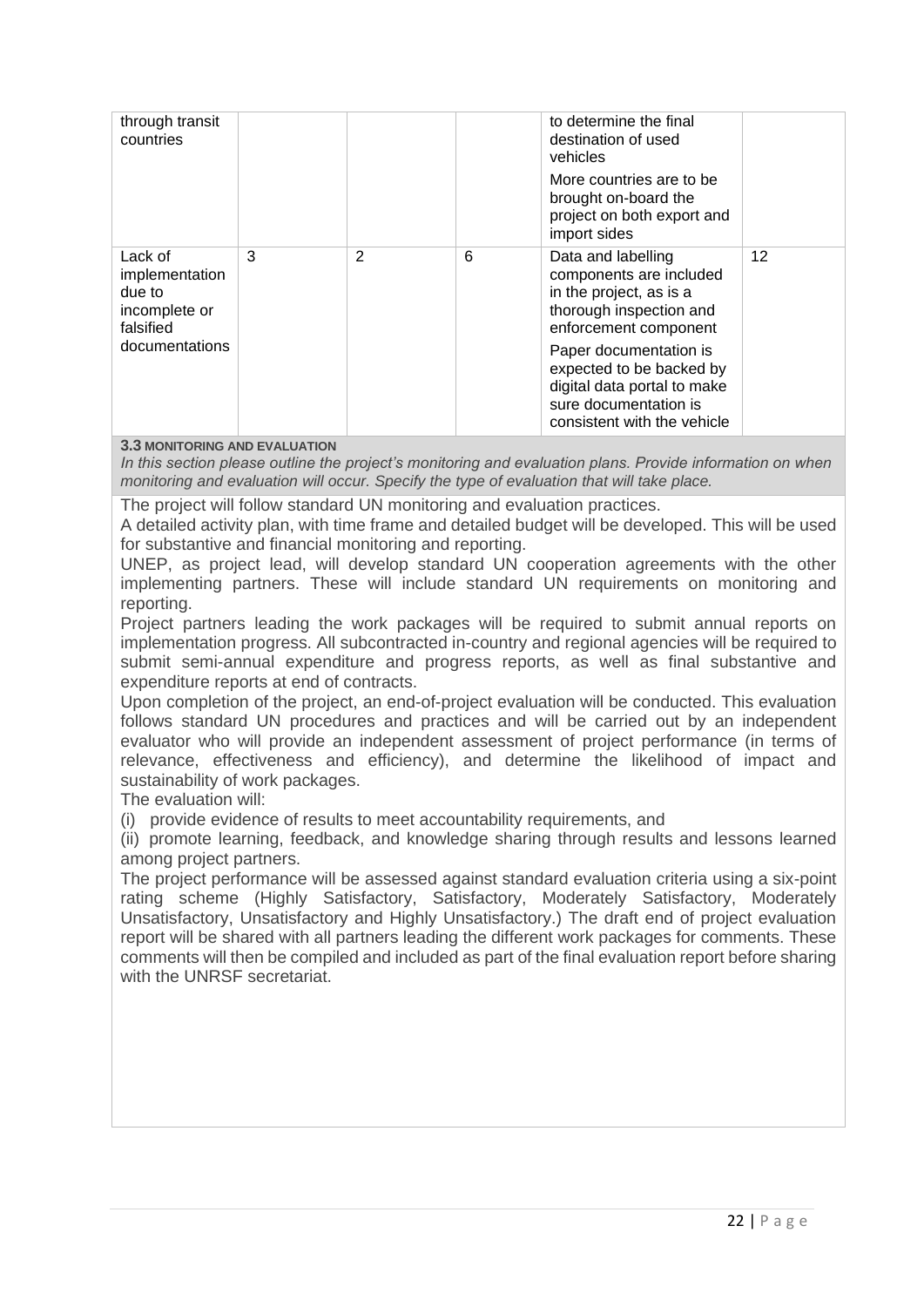#### **5. STATEMENT OF COMPLIANCE**

The undersigned certifies, following diligent inquiry, as follows:

- 1. Project Personnel<sup>7</sup> have not engaged in any activity which would violate Sections III (Special Provisions Regarding Financing of Terrorism) or VII (Fraud, Corruption and Unethical Behaviour) of the Fund MOU, nor do there exist any circumstances which could reasonably be perceived to present a potential or actual conflict of interest<sup>8</sup> on the part of the Applicant or its Implementing Partner(s), or any contractors, vendors or suppliers.
- 2. The Project (including related projects within a larger project or programme) shall not directly or indirectly (e.g., through Implementing Partners or third parties) engage or provide financial or personal benefit to, whether individually or by corporate ownership, participation or benefit, members of the Fund's governing bodies.
- 3. The Project (including related projects within a larger project or programme) is not currently engaged, nor shall it engage, in any relationship or arrangement, financial or otherwise, which may constitute a conflict of interest or a violation of Sections III or VII of the Fund MOU.
- 4. In managing and implementing Project activities, Project Personnel shall not seek or receive instructions from any Government or from any other authority external to the Applicant except as otherwise provided in the Project Documents and Governing Agreements.
- 5. It has disclosed all pertinent facts surrounding Project Personnel, and any relationship or arrangement, financial or otherwise, which may constitute a conflict of interest or a violation of the Fund MOU Sections III and VII [Attachment 1].
- 6. It has disclosed all complementary funding received, pledged or sought with respect to Project activities in item V. of the Project Proposal.

[Signature Block of Executive Officer or designate]

**15 April 2020**

**Mr. Rob de Jong Head, Air Quality and Mobility Unit UN Environment Programme rob.jong@un.org Ph +254-20-7624184**

<sup>7</sup> "Project Personnel" shall mean any person or entity employed or engaged in any capacity with respect to the Project, including without limitation, employees, interns, volunteers, contractors, or vendors, whether engaged directly or through third parties including Implementing Partners.

<sup>&</sup>lt;sup>8</sup> "Conflict of interest" shall refer to circumstances where, by act or omission, a party's private interests or those of his or her family members, such as outside professional relationships or personal financial assets, interfere or appear to interfere with the proper performance of his or her professional functions or obligations to the contracting organization.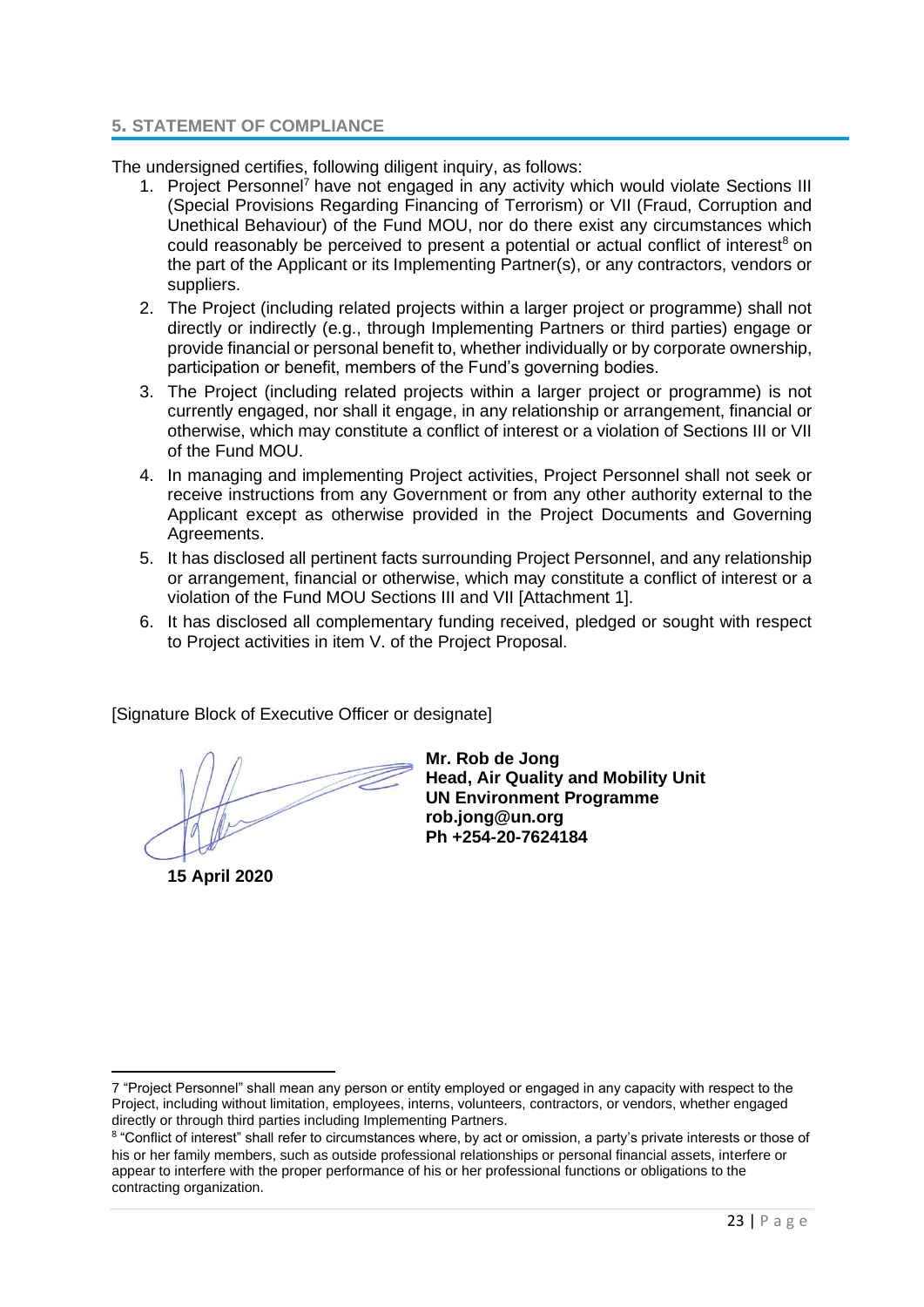# **ANNEX 1 – SUPPORT LETTERS** Find attached support letters from:



- A letter from SADC South Africa Development Community is expected.
- A letter from EAC East Africa Community is expected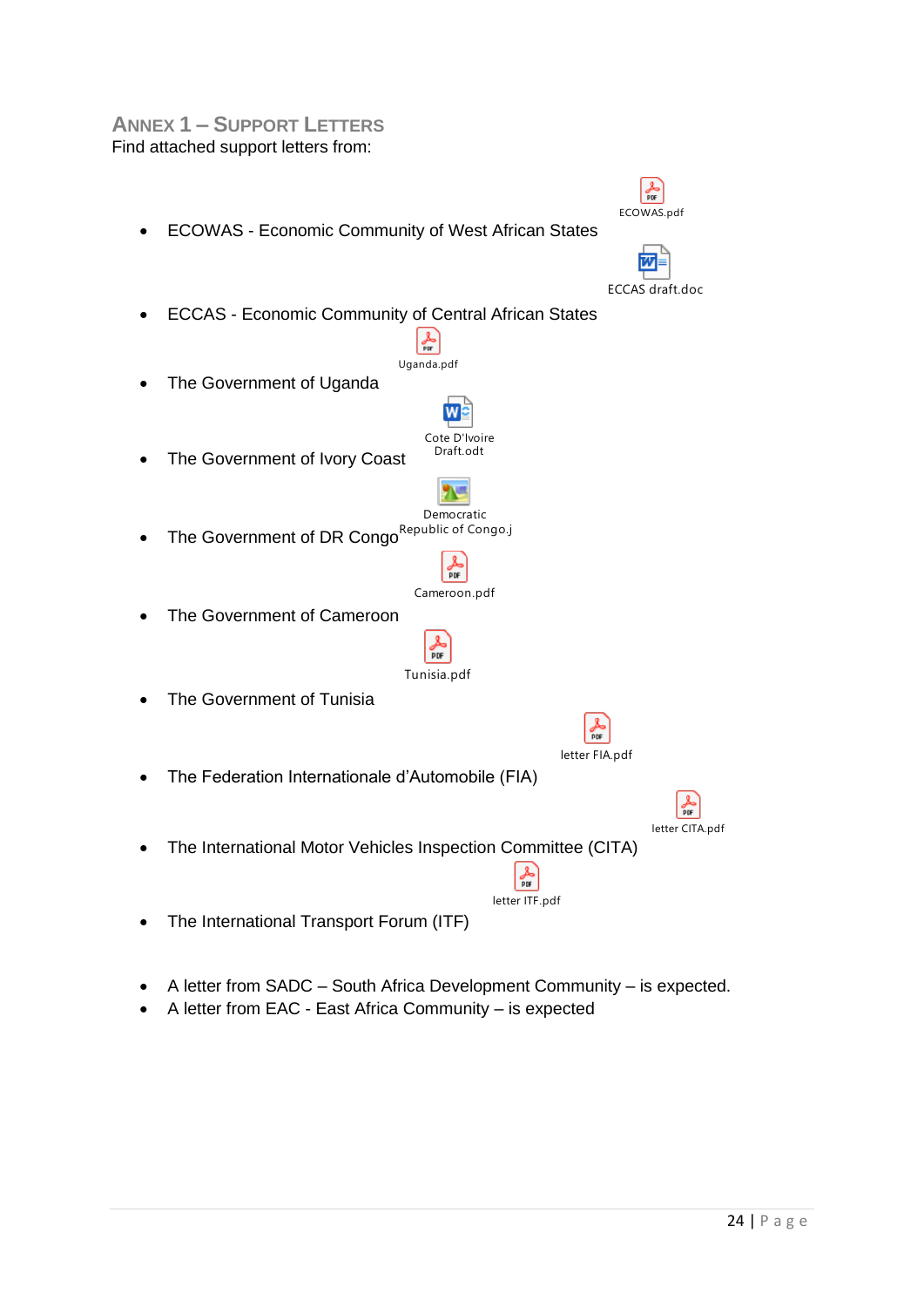# **ANNEX 2 - LIST OF ACTIONS FROM THE GFPA TACKLED BY THE PROJECT**

The project will, from its inception, implement the following actions from the Global Framework Plan of Action:

- Legislation Area: actions 1), 2), 3), 4), 6) and 7) are helping to put in place the necessary legal framework allowing for quality used vehicles to be exported and imported
- Enforcement Area: actions 1), 3), 4), 6) and 7) are needed to develop the expertise and appropriate tools to ensure quality used vehicles perform as expected and to provide all the necessary information to ease the duties of enforcement officers.
- Education Area: actions 1), 2), 3) and 4) are increasing the acceptability of the project and the adoption by civil society, politicians and individuals and to train administrative, customs officers and technical inspectors to the latest techniques and procedures for a proper implementation of the project
- Technology Area: action 2) might be adapted to the most advanced African countries willing to further improve the safety of vehicle occupants and of other road users
- International Regulatory Support: Amendment to the 1997 Agreement along with Amendments of and/or new Rules to the 1997 Agreement are likely to be most effective way to develop the global component of the project for a wide deployment of the project policy package allowing for quality used vehicles.

The project is expected to have ripple effects on the following actions:

- Legislation Area: actions 5) and 9) are anticipated to benefit from the project implementation and to accelerate the introduction of effective inspection scheme for all vehicles registered and of adequate policy mechanisms respectively.
- Enforcement Area: actions 2), 5) and 8) are expected to be deployed faster thanks to the project contribution with trained experts already available in the country for roadworthiness and inspection tests and with an enforcement legal framework readily available to be adopted for a wider range of vehicle beyond used vehicles imported.
- Education Area: action 5) on ensuring adequate budget for education and training would be easier to implement thanks to the project experience where training and education costs could be provided to the partner countries for wider training of personnel if needed.
- International Regulatory Support: amendments to UN Regulations or UN GTRs under the 1958 and 1998 Agreements might be needed in order to adapt future new vehicles to technical requirements needed as part of the project implementation